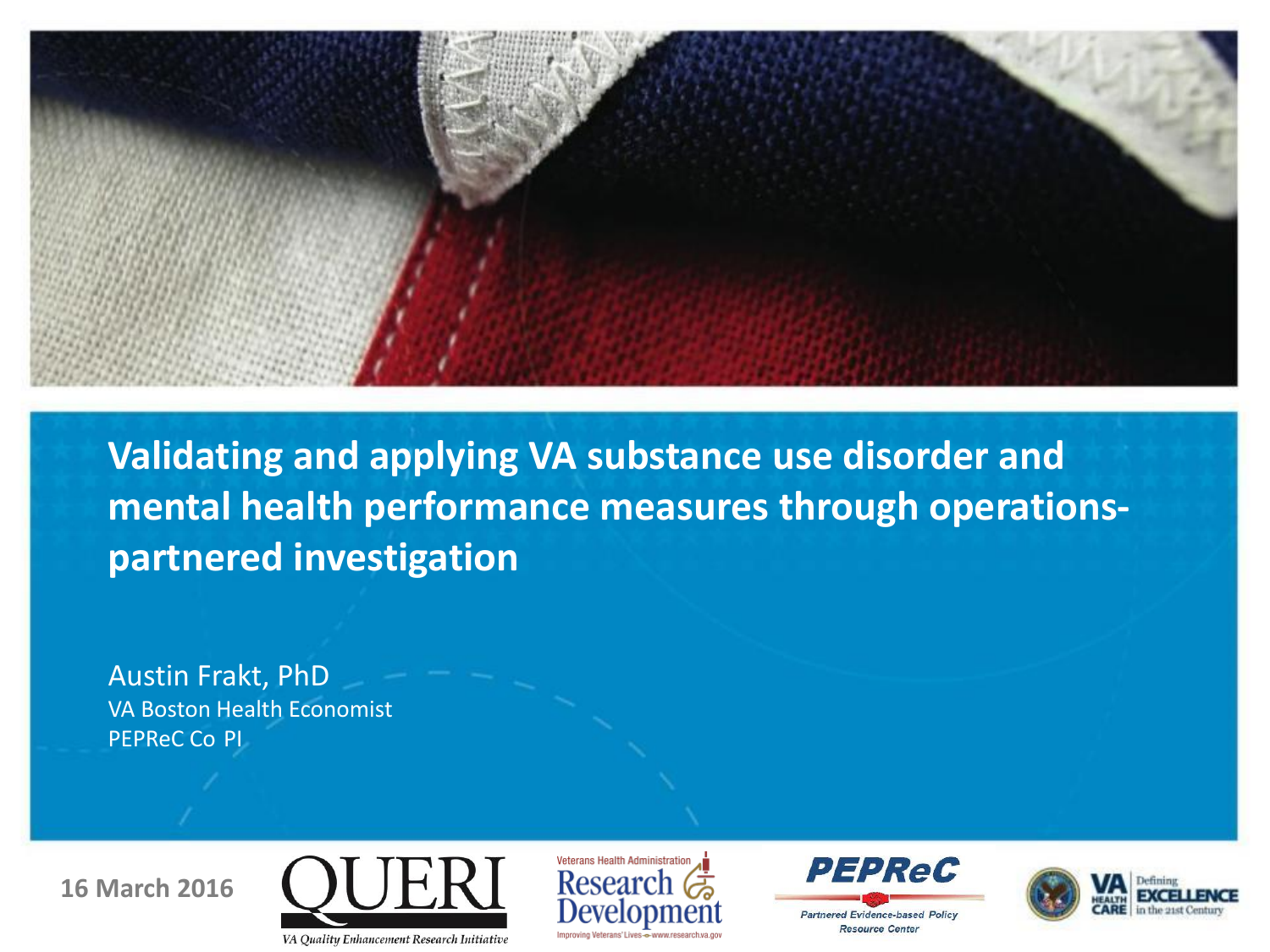### Collaborators and Support

#### • Collaborators

- Steven Pizer (PEPReC)
- Jodie Trafton (PERC/OMHO)
- Matt Neuman (PERC/OMHO)
- Amy Wallace (VA North Texas Health Care System)
- **Support** 
	- HSR&D (CREATE—Keith Humphreys, PI)
	- PERC/OMHO
	- QUERI (PEPReC)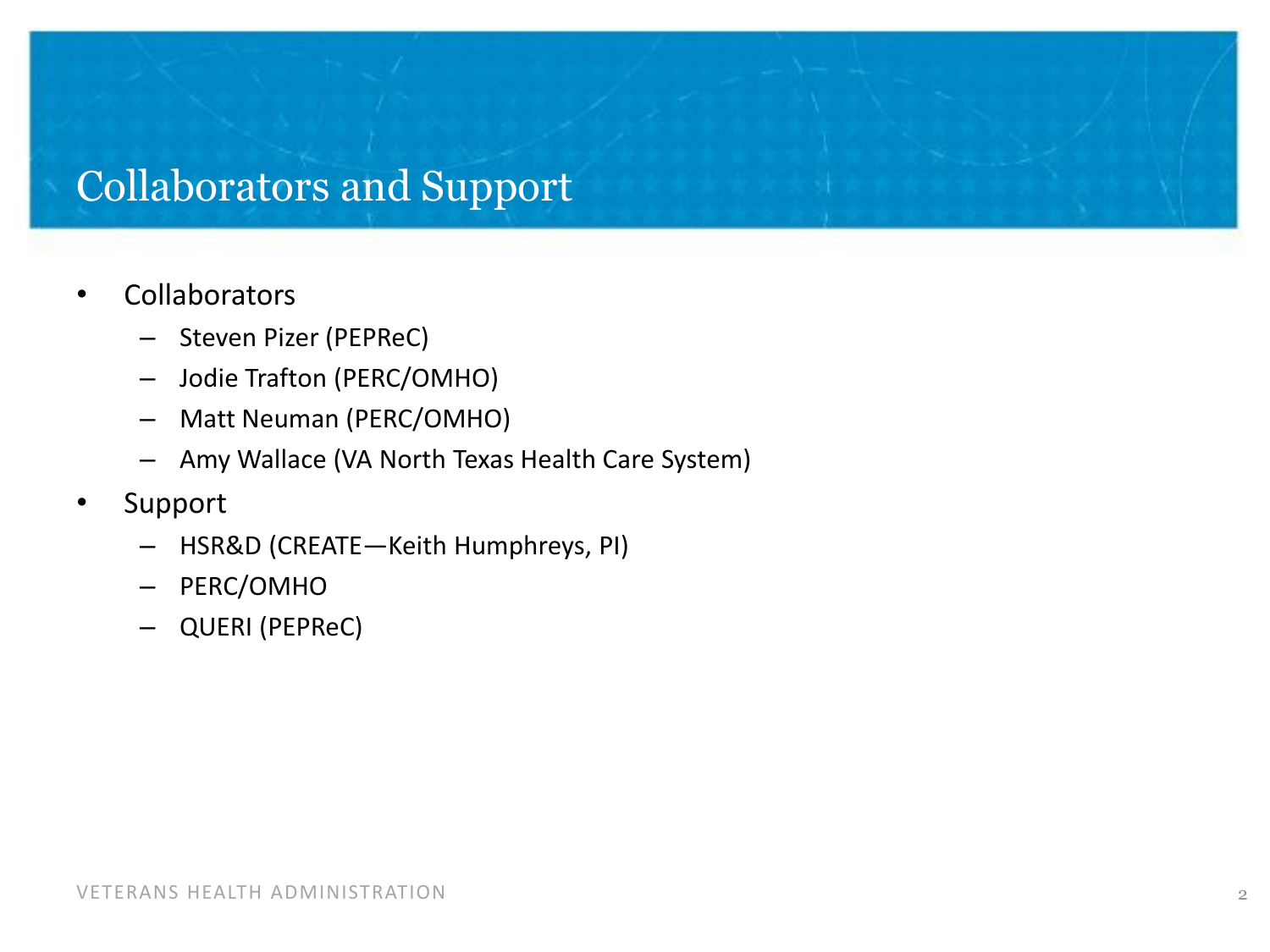## Outline

- Introduction to the Partnered Evidence-based Policy Resource Center (PEPReC)
- Impact of dedicated substance use disorder funding
	- On workload: Did it stick? (Frakt et al. Implementation Science 2013, 8:79)
	- $-$  On access and intensity: Did the VHA keep pace with growing demand? (Frakt et al. J Subst Abuse Treat 2015 55:58-63)
- • Validating mental health program characteristics with satisfaction measures
	- Program reach
	- Psychosocial service access
	- Program intensity
	- Treatment continuity
- Future OMHO-PEPReC collaboration
	- Risk mitigation for patients receiving VHA opioid prescriptions
	- Targeting care for patients at high risk for suicide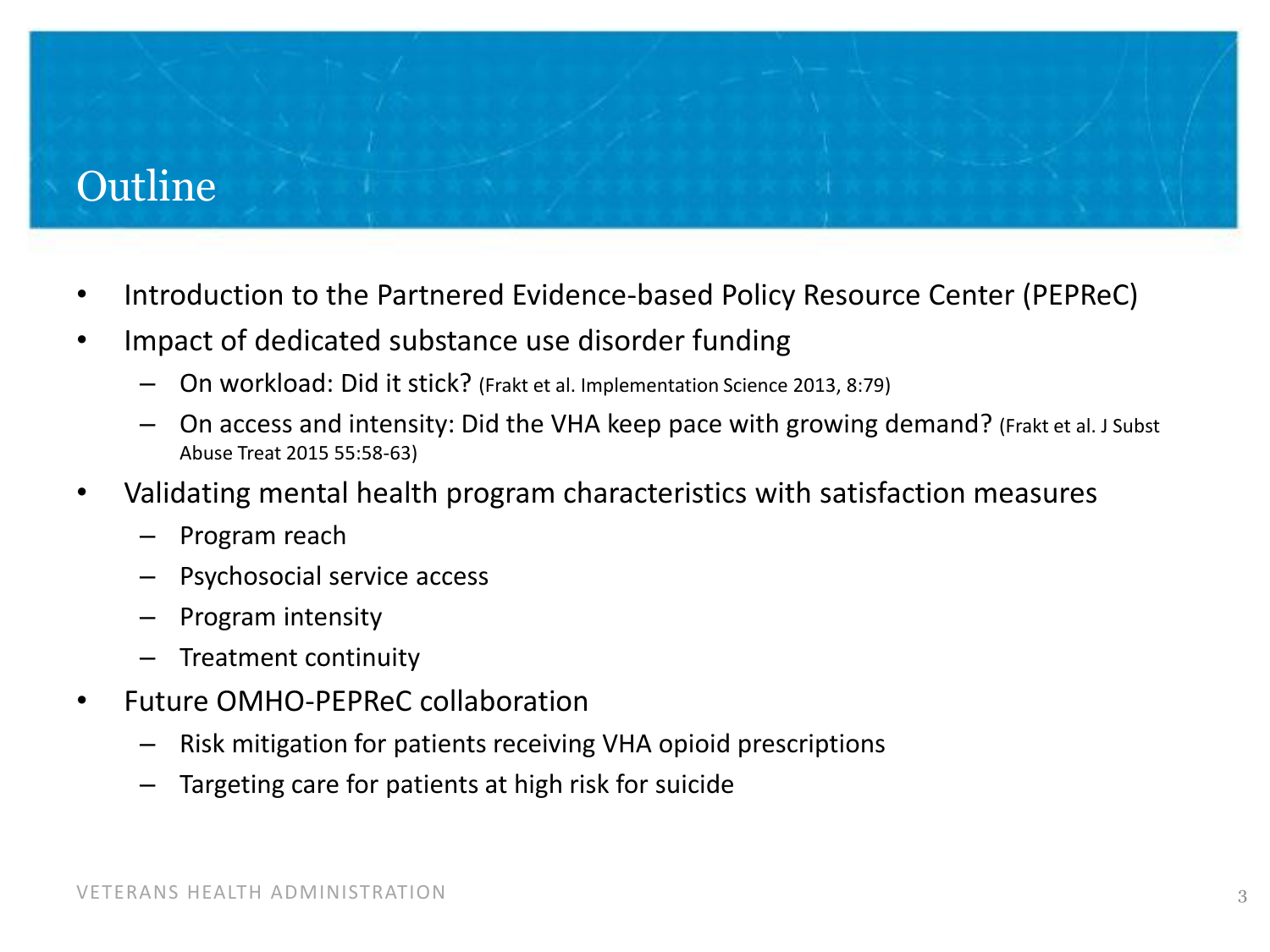## Poll Question

- How familiar are you with the Partnered Evidence-based Policy Resource Center (PEPReC)?
	- a) I've never heard of it
	- b) I've heard of it, but I don't know what it does
	- c) I've heard of it, and I know what it does
- My guess: Few have heard of it and know what it does because it is relatively new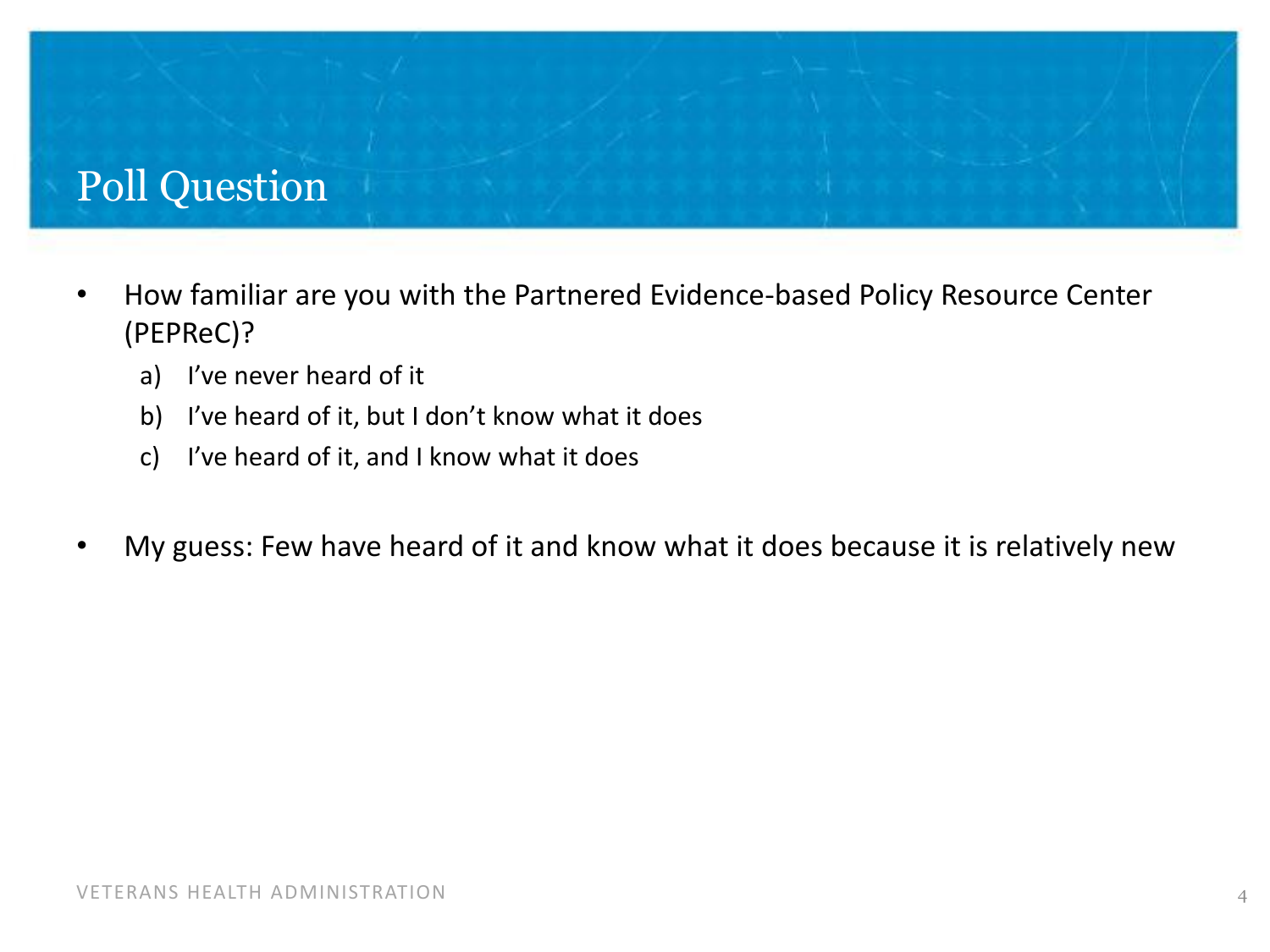## Partnered Evidence-based Policy Resource Center

- • A new HSR&D/QUERI resource center to
	- Provide timely, rigorous data analysis
	- $-$  Support development of high-priority policy, planning, and management initiatives

PEPReC

*Partnered Evidence-based Policy Resource Center* 

- $-$  Plan quantitative program evaluations with randomized designs
- Core Mission 1: Collaborate with VA operations partners to
	- Accurately forecast the demand for VA care
	- $-$  Efficiently deploy resources where they are most needed
	- Monitor performance, including access to care
	- Make sound decisions about major new investments
- Core Mission 2: Collaborate with operations partners and researchers to design and implement randomized program evaluations
- Co-PIs: Julia Prentice & Austin Frakt
- • Chief Economist: Steve Pizer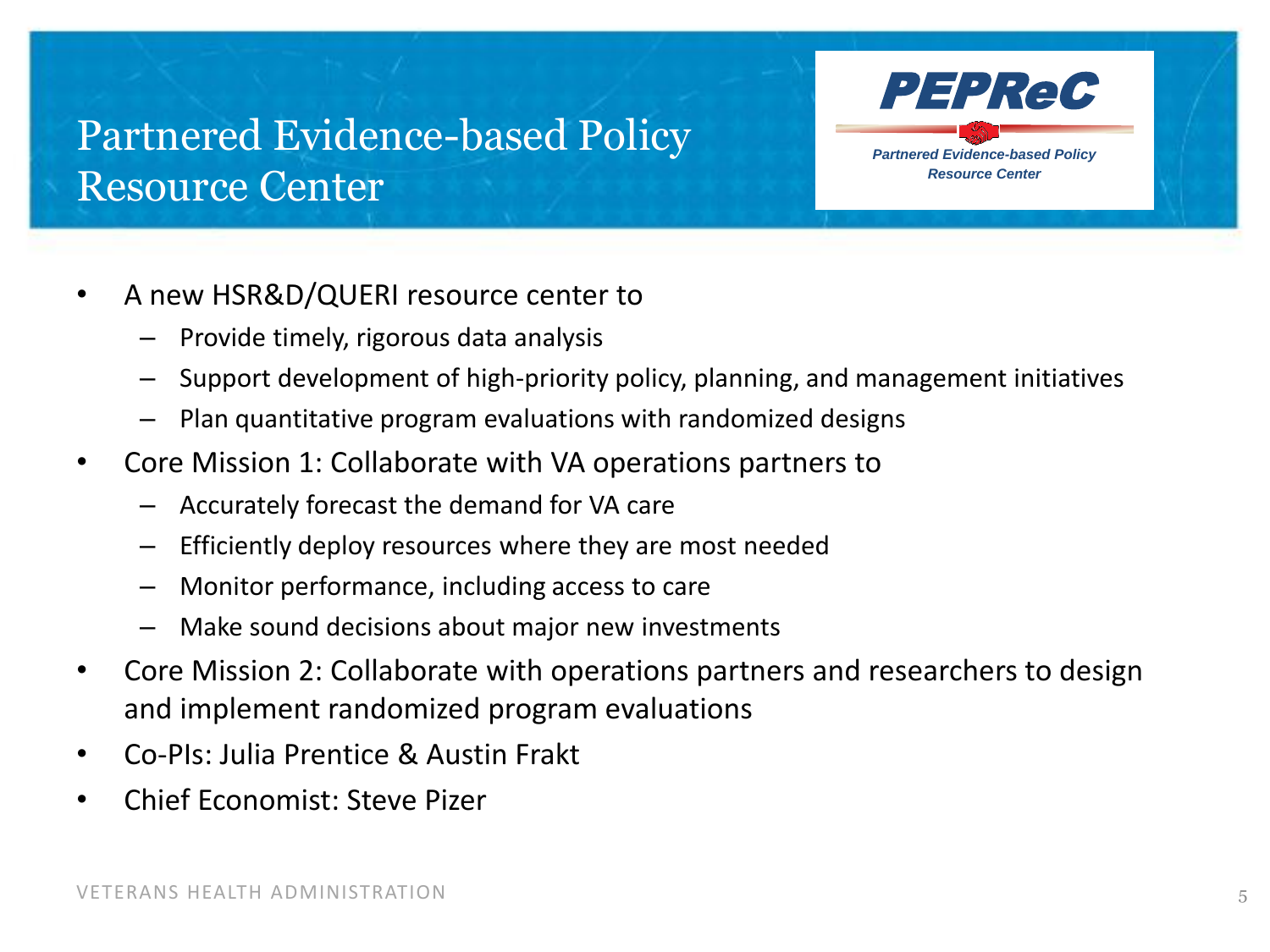## Current Partnered Activities *Partnered Evidence-based Policy*  **Supported By Operations & QUERI** Resource Center



- Access and Clinic Administration Program
	- Metrics to Advance Implementation/Evaluation of Clinic Management Training Program
	- Evaluating the VA Scheduling System Options
- • Office of Policy and Planning
	- External Determinants of Non-Elderly Veterans' Demand of VA Care
	- Volume Effects of FFS Medicare Relative to VA Utilization Patterns
- Office of Mental Health Operations
	- Measuring Demand Response to New Mental Health Capacity
- • Office of Informatics and Analytics
	- VISTA Evolution National Evaluation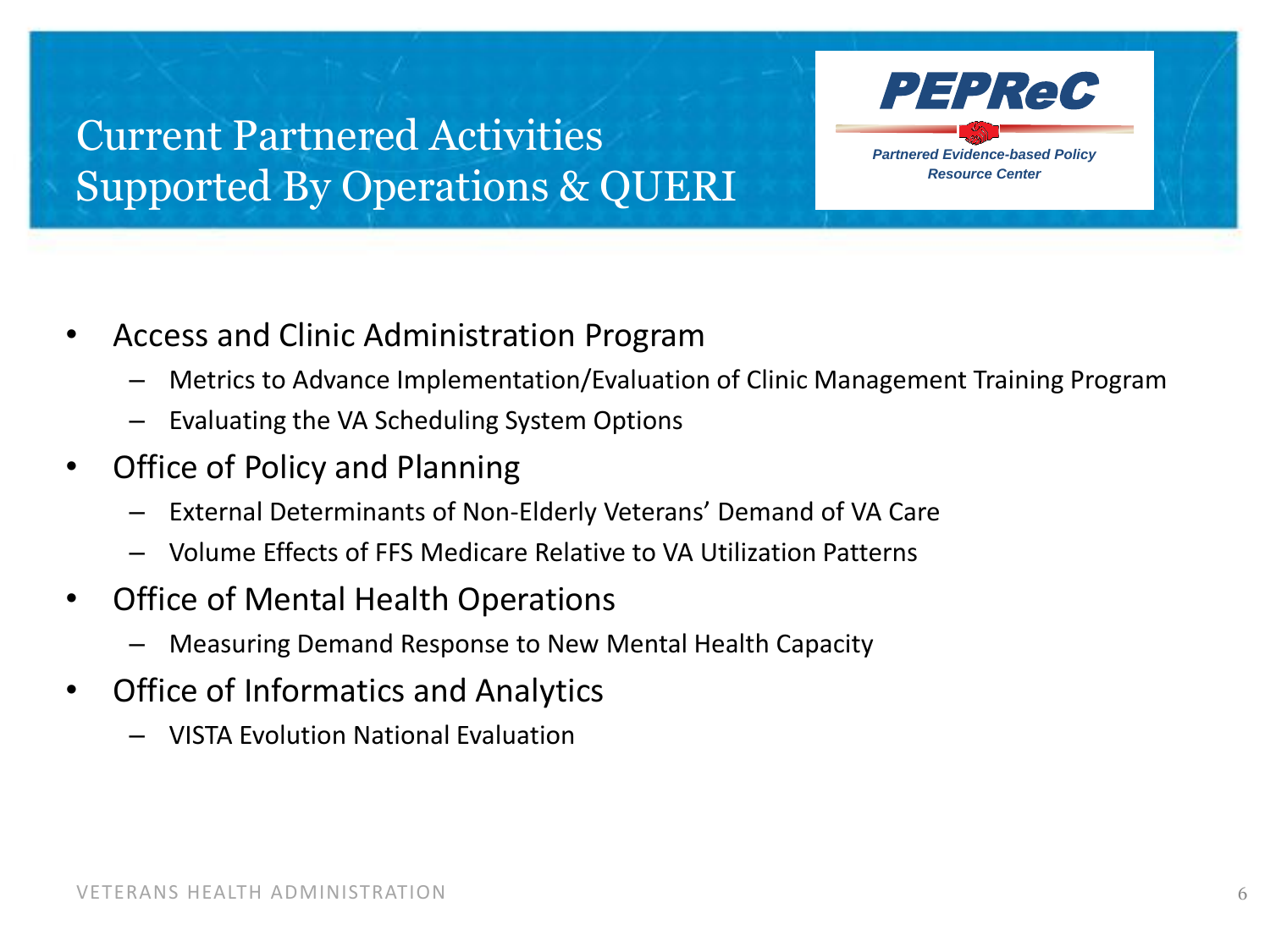## Randomized Program Evaluations To Be Supported By HSR&D

- Call for concept papers for service directed research: randomized program evaluations
	- – Veteran-Directed Home & Community Based Services, with the Office of Geriatrics and Extended Care

PEPReC

*Partnered Evidence-based Policy Resource Center* 

- $-$  Predictive Model-Based Targeted Risk Mitigation For Patients Receiving VA Opioid Prescriptions Who Are At High Risk Of Adverse Events, with the Office of Mental Health **Operations**
- Risk Stratified Enhancements To Clinical Care: Targeting Care For Patients Identified Through Predictive Modeling As Being At High Risk For Suicide, with the Office of Mental Health Operations
- Impact Of Mobile Teledermatology On Skin Care Delivery And Patient Outcomes, with the Office of Connected Care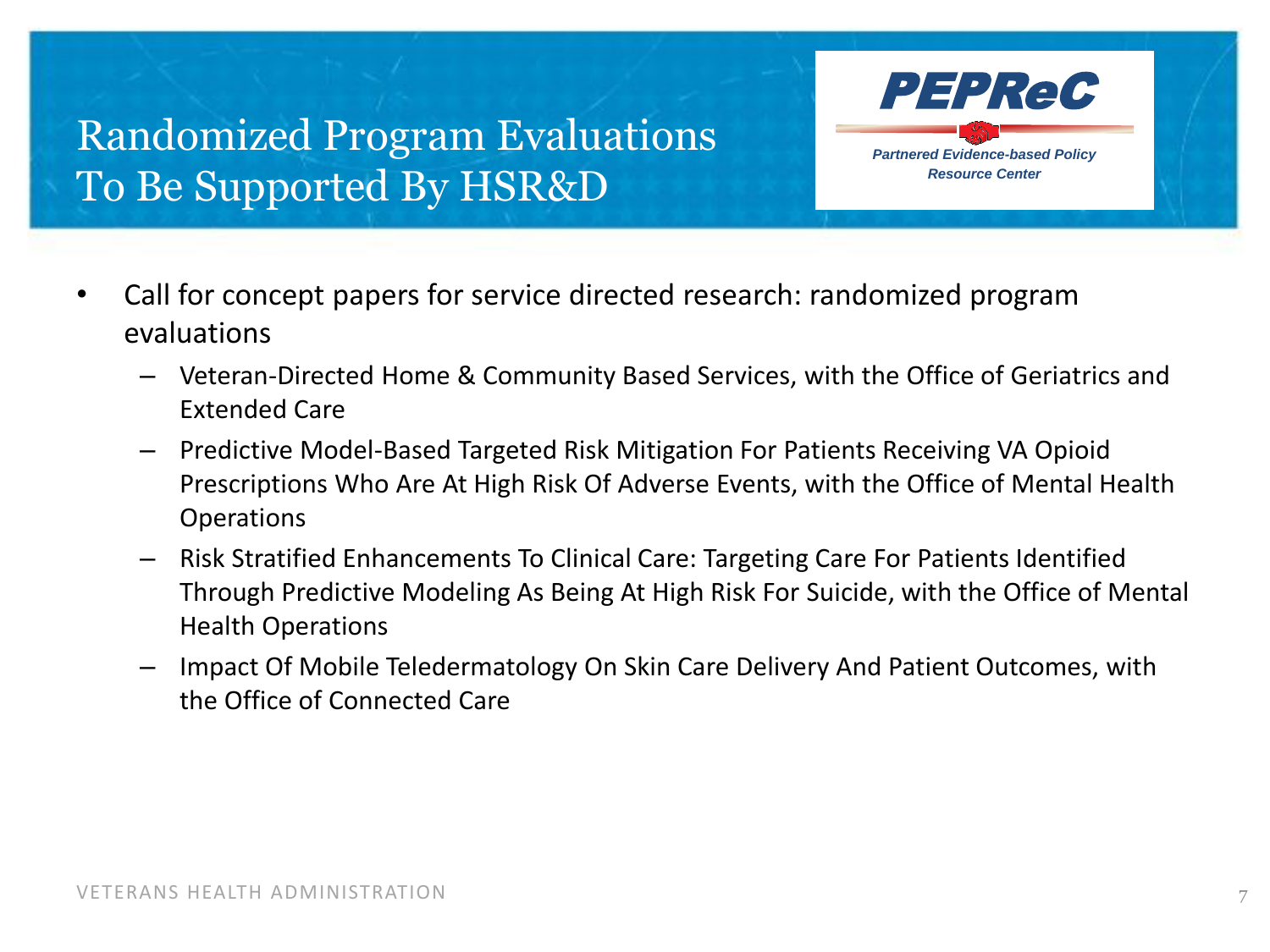## Randomized Program Evaluation **Process**

- • PEPReC is designing 3-year randomized evaluations with operations partners
- • PEPReC will construct metrics and perform quantitative analysis of administrative data throughout evaluations
- Call for concept papers issued February 3, 2016 to solicit applications from potential research partners.
- Concept papers were due March  $8<sup>th</sup>$
- Planning awards to be made in late March
- • Full protocols due in eRA Commons in June and December

PEPReC

*Partnered Evidence-based Policy Resource Center*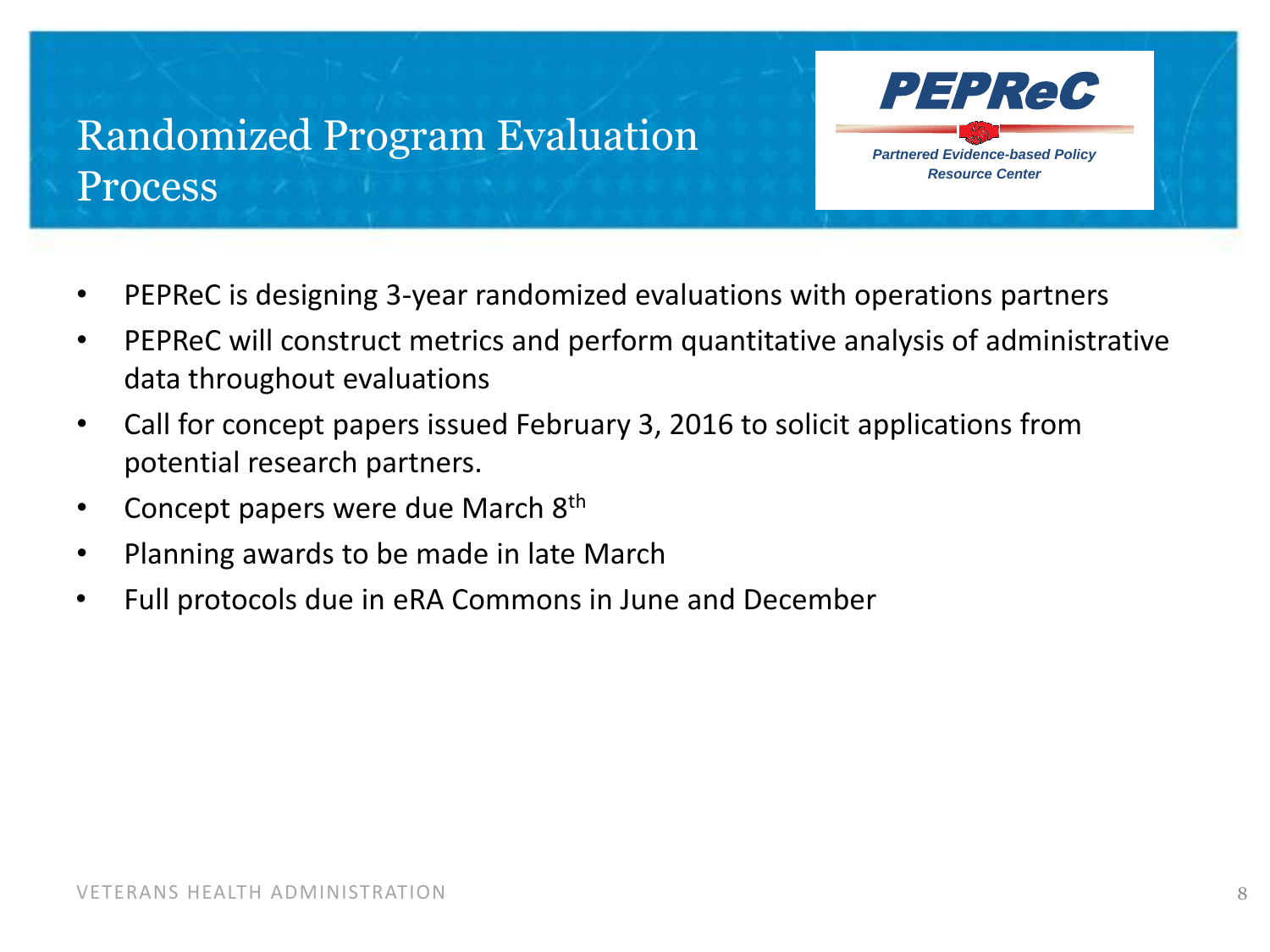## Review Panel Members and **Senior Staff** *Resource Center*



| <b>Review Panel Members</b>                                   | <b>Senior Staff</b>     |
|---------------------------------------------------------------|-------------------------|
| DeAnn Farr, PhD, CFAAMA, PMP                                  | Julia Prentice, PhD     |
| (Office of Policy and Planning)                               | (PEPReC co-PI)          |
| Michael Davies, MD                                            | Austin Frakt, PhD       |
| (Access and Clinic Administration Program)                    | (PEPReC co-PI)          |
| Merry Ward, PhD                                               | Steven Pizer, PhD       |
| (Office of Informatics and Analytics)                         | (Chief Economist)       |
| Jodie Trafton, PhD                                            | Amy Kilbourne, PhD, MPH |
| (Office of Mental Health Operations)                          | (Director of QUERI)     |
| Joe Francis, MD, MPH<br>(Office of Informatics and Analytics) |                         |
| David Atkins, MD, MPH<br>(HSR&D)                              |                         |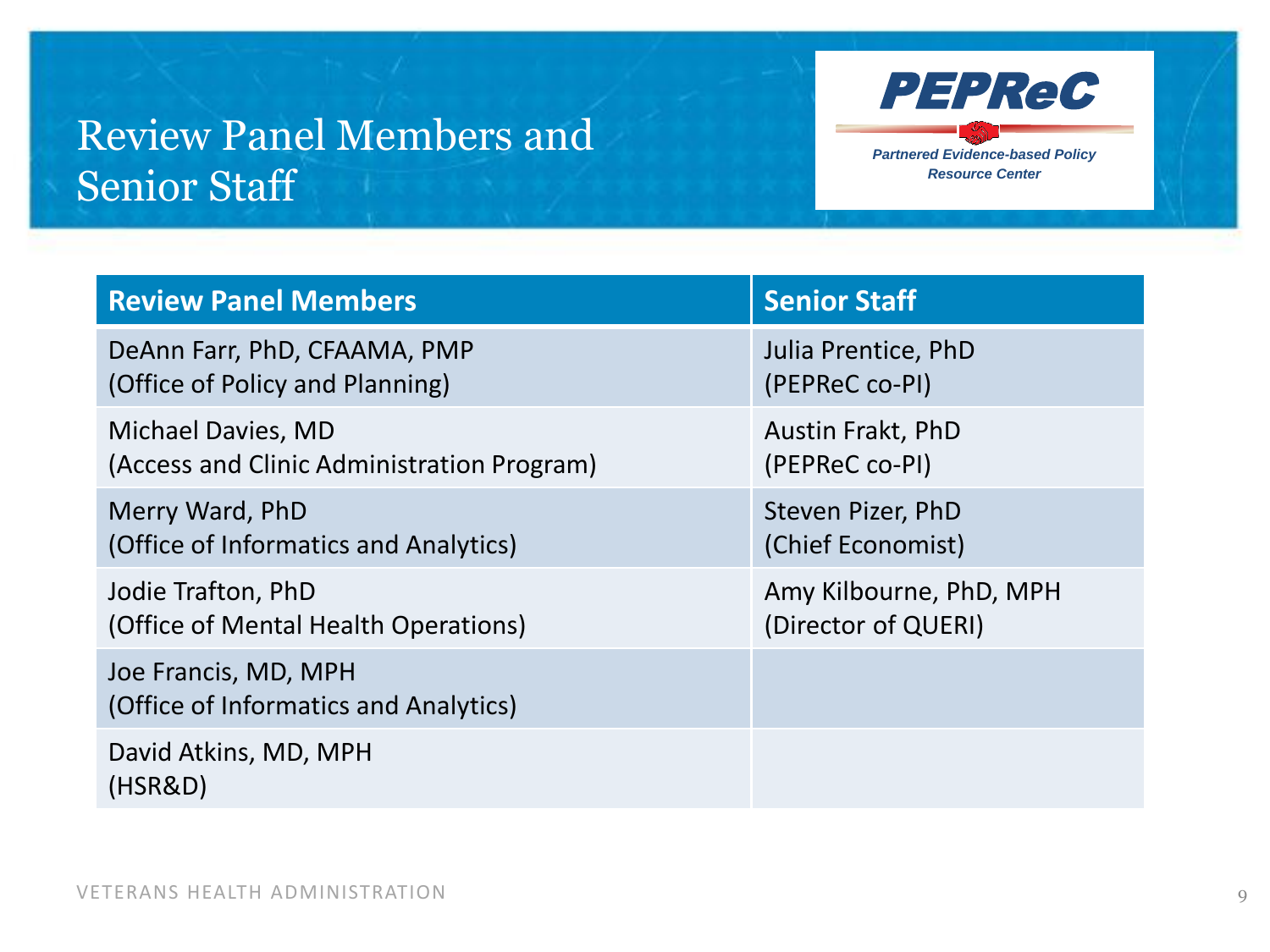## Outline

- Introduction to the Partnered Evidence-based Policy Resource Center (PEPReC)
- Impact of dedicated substance use disorder funding
	- On workload: Did it stick? (Frakt et al. Implementation Science 2013, 8:79)
	- $-$  On access and intensity: Did the VHA keep pace with growing demand? (Frakt et al. J Subst Abuse Treat 2015 55:58-63)
- • Validating mental health program characteristics with satisfaction measures
	- Program reach
	- Psychosocial service access
	- Program intensity
	- Treatment continuity
- Future OMHO-PEPReC collaboration
	- Risk mitigation for patients receiving VHA opioid prescriptions
	- Targeting care for patients at high risk for suicide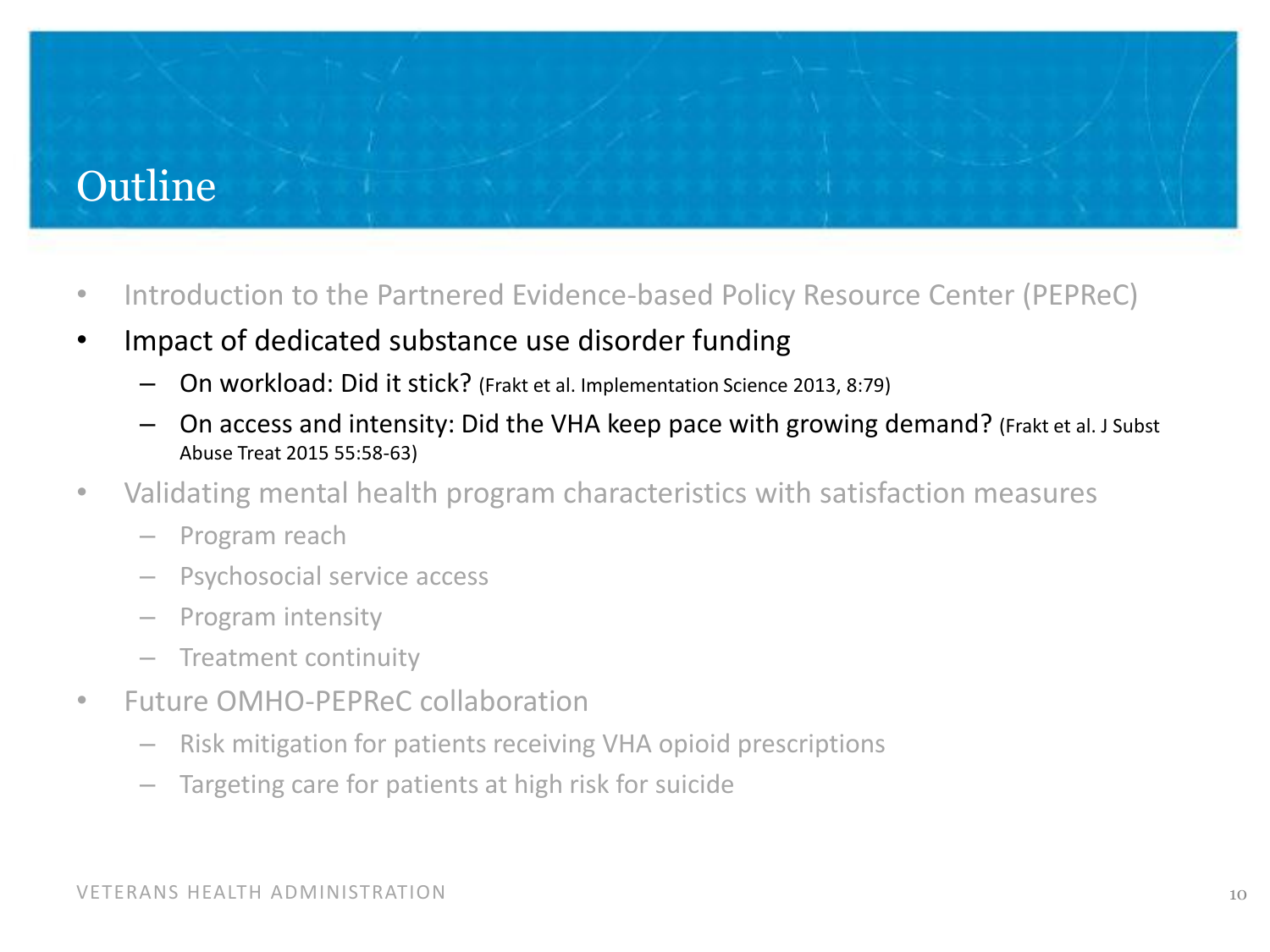### Growing VHA and SUD Treatment Demand

- Number of unique patients increased in the 2010s
- (310K to 439K) SUD-diagnosed patients grew 42% from 2005-2010
- Intensive treatment delivery grew commensurately: 41%

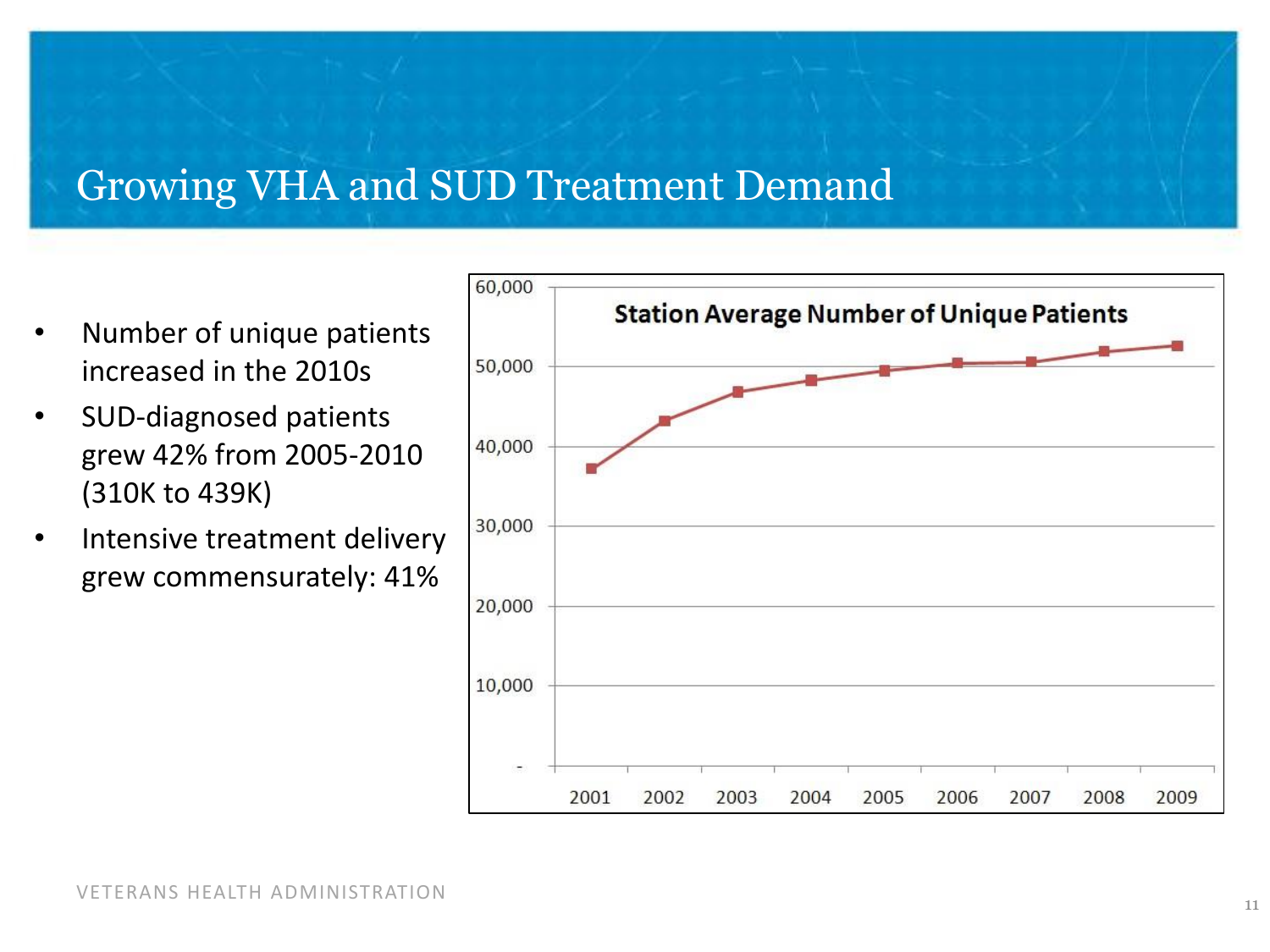#### Dedicated SUD Funding

- centrally administered funds 2002-2010: \$150 million in
- Dedicated to hiring additional SUD treatment staff

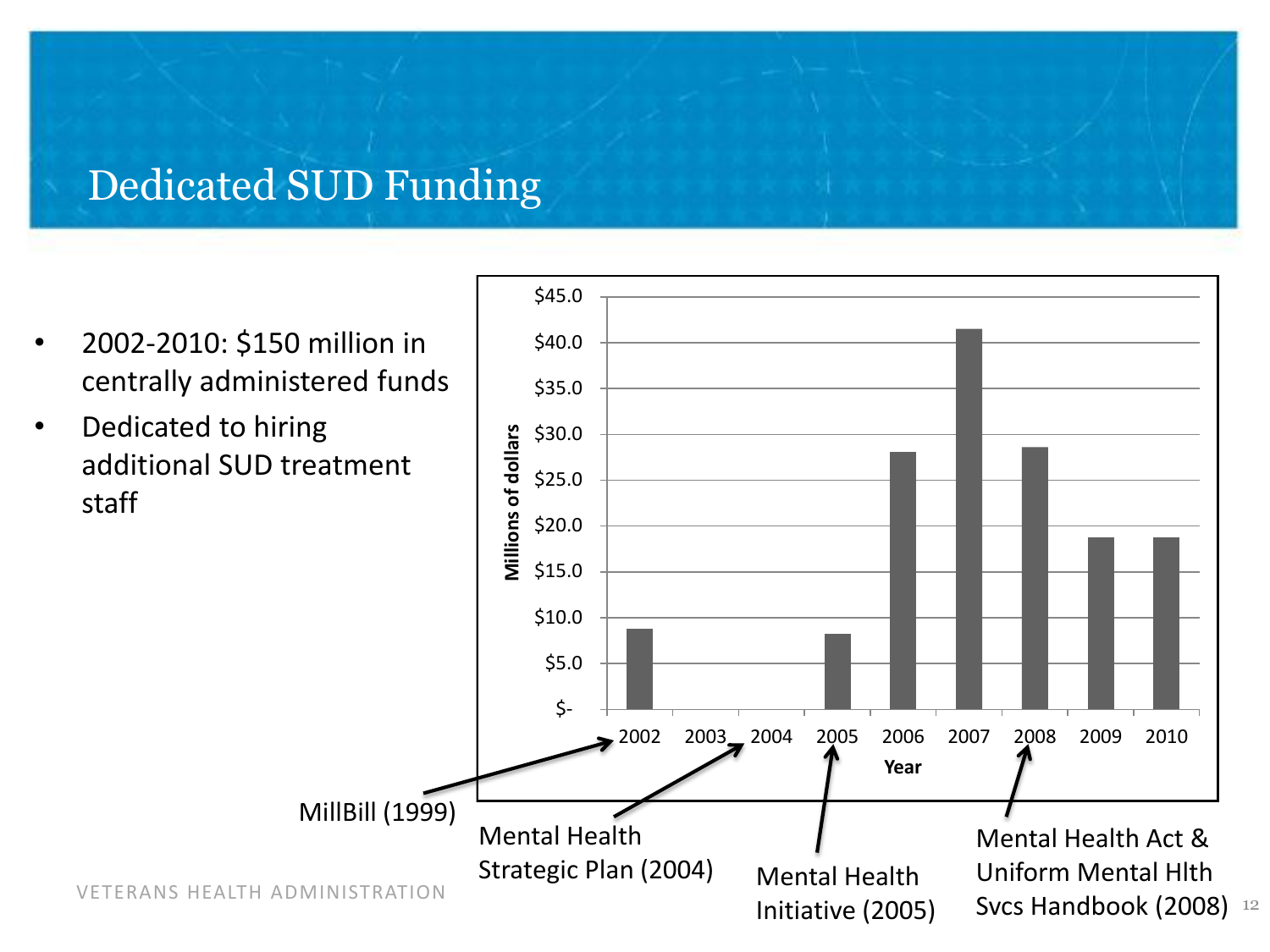#### SUD Treatment Staffing

- Staff growth concentrated among more highly credentialed staff
- Is this due to dedicated funding?
- General (unrestricted) allocation was also increasing

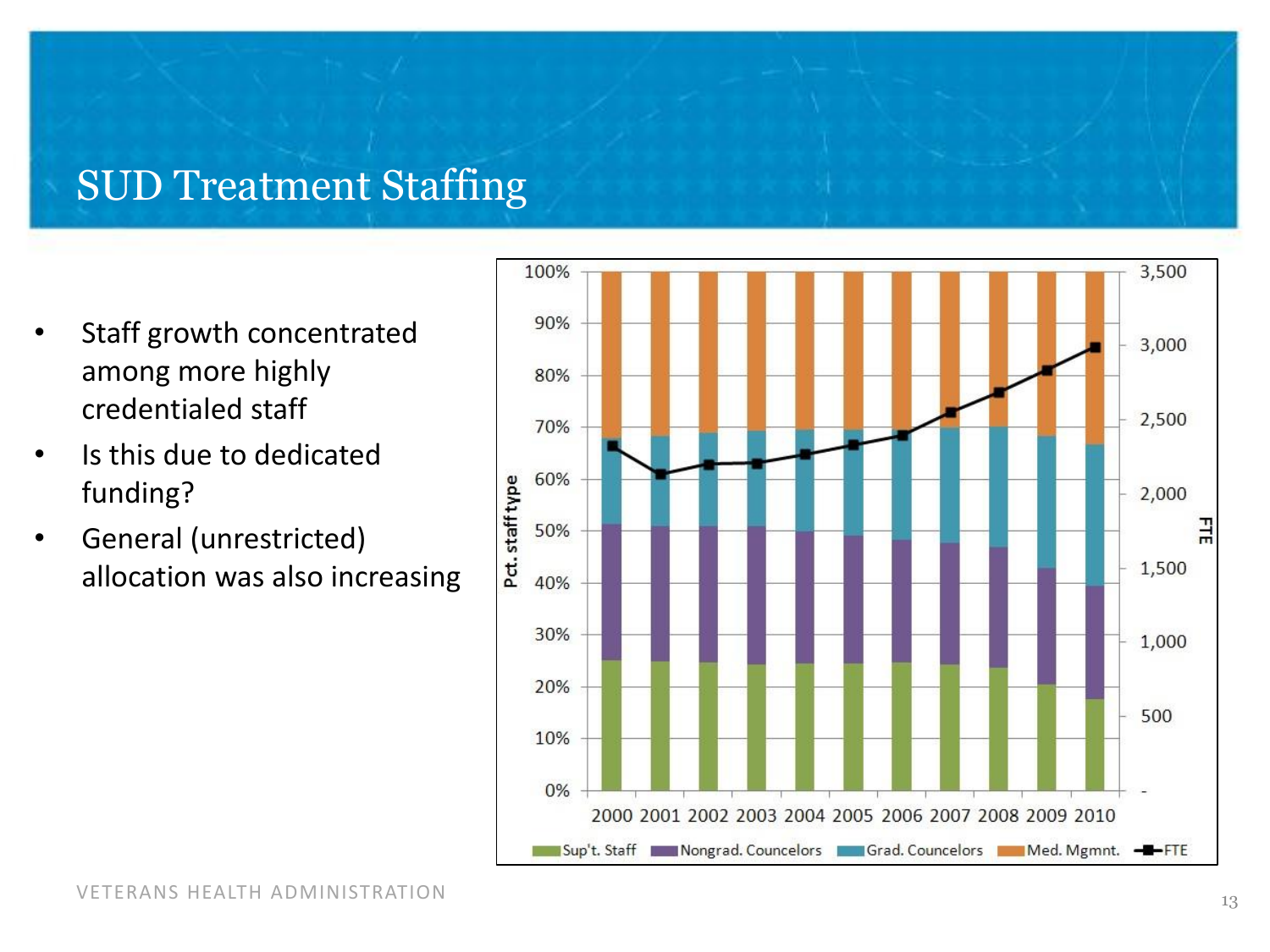### Proportion Dedicated Funding Used for SUD Specialty Clinic **Staff**

- • Controlled for gen'l allocation
- "Flypaper" effect: funds "sticking where they hit"
- Prior work in '80s-'90s on community clinics found large flypaper effects
- Changes over time:
	- Poaching effects
	- Increase in scope of fenced funding, from SUD to MH
	- **Monitoring**
- Science 2013, 8:79 Frakt et al. Implementation

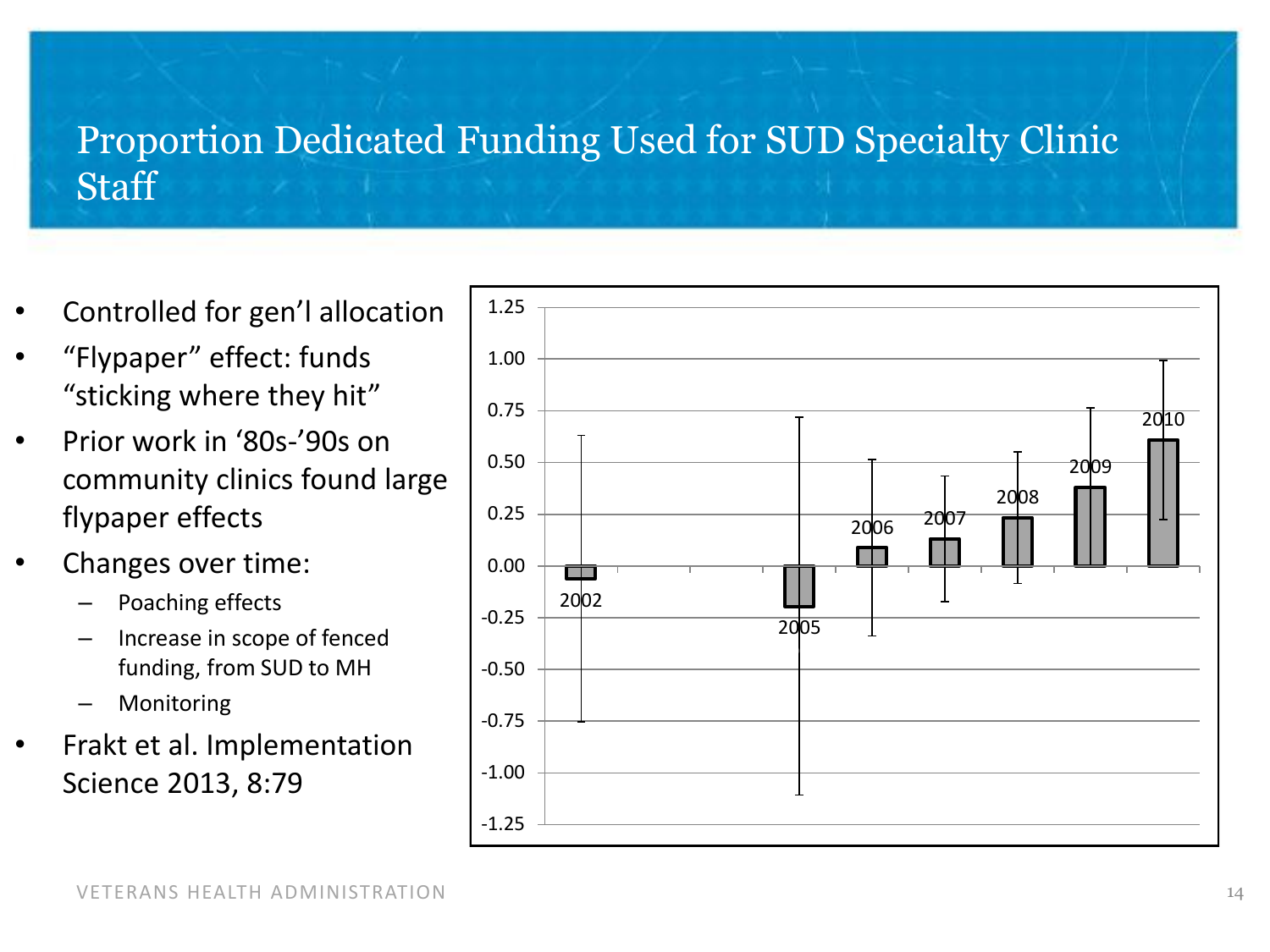#### Were Access and Treatment Intensity Maintained?

- • Remember: Period of growing demand
- Might worry that mandated expansions implemented less effectively than locallydriven ones
- • Quality of space/support might suffer, resources diverted
- • How did dedicated funding affect access and intensity?
- Was dedicated funding when it stuck enough to keep pace?
- • Examined relationship between dedicated funding and access & intensity over 2005-2010
- Used access & intensity measure definitions from the Mental Health Information System Dashboard (MHIS)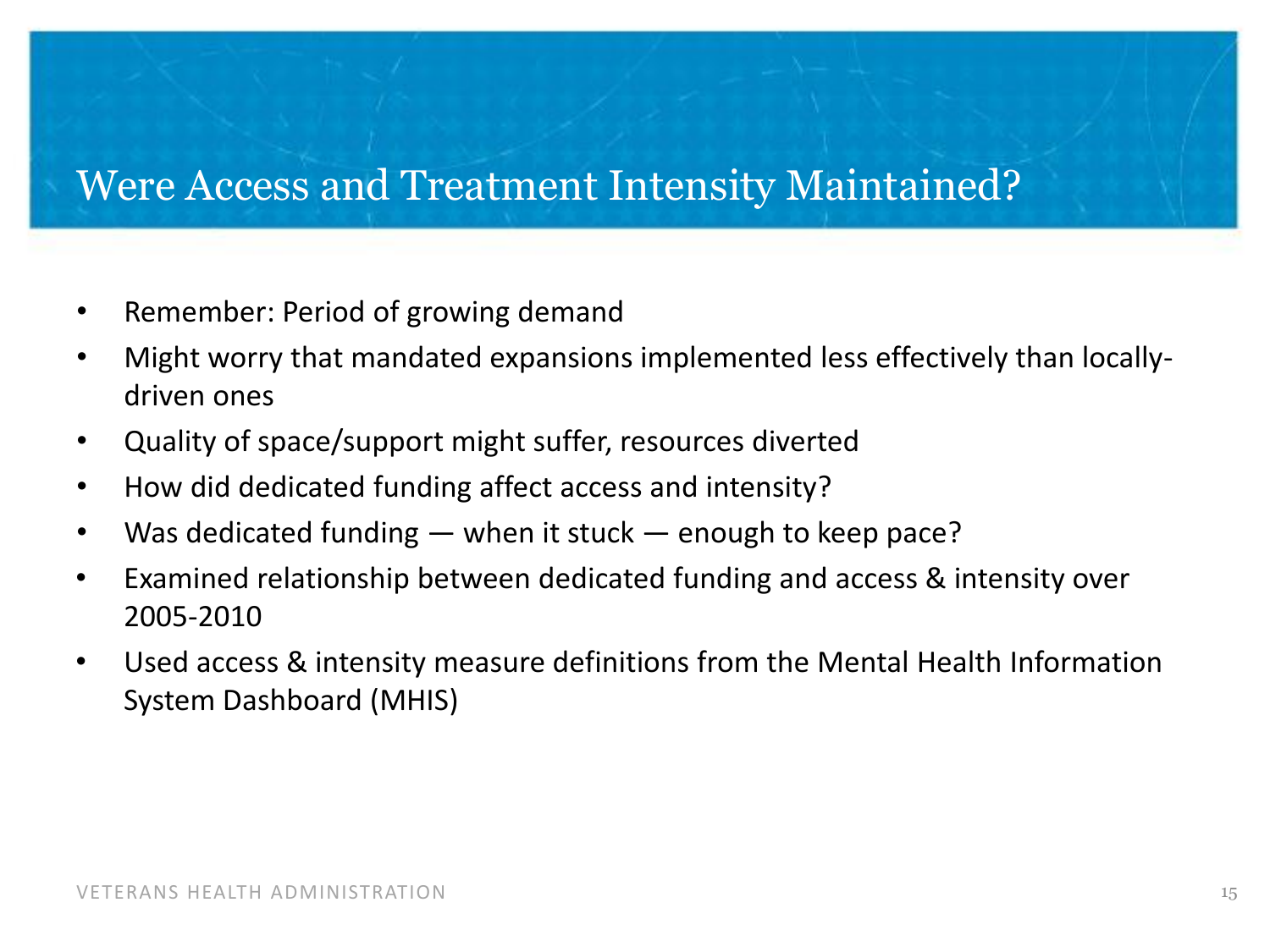#### Access & Intensity Measures

- The proportion of patients diagnosed with a SUD
- The proportion of SUD diagnosed patients receiving specialty treatment
- The proportion of SUD diagnosed patients receiving intensive residential treatment
- The proportion of SUD diagnosed patients receiving intensive outpatient treatment
- The average number of weeks of intensive residential treatment among those receiving any
- receiving any • The average number of weeks of intensive outpatient treatment among those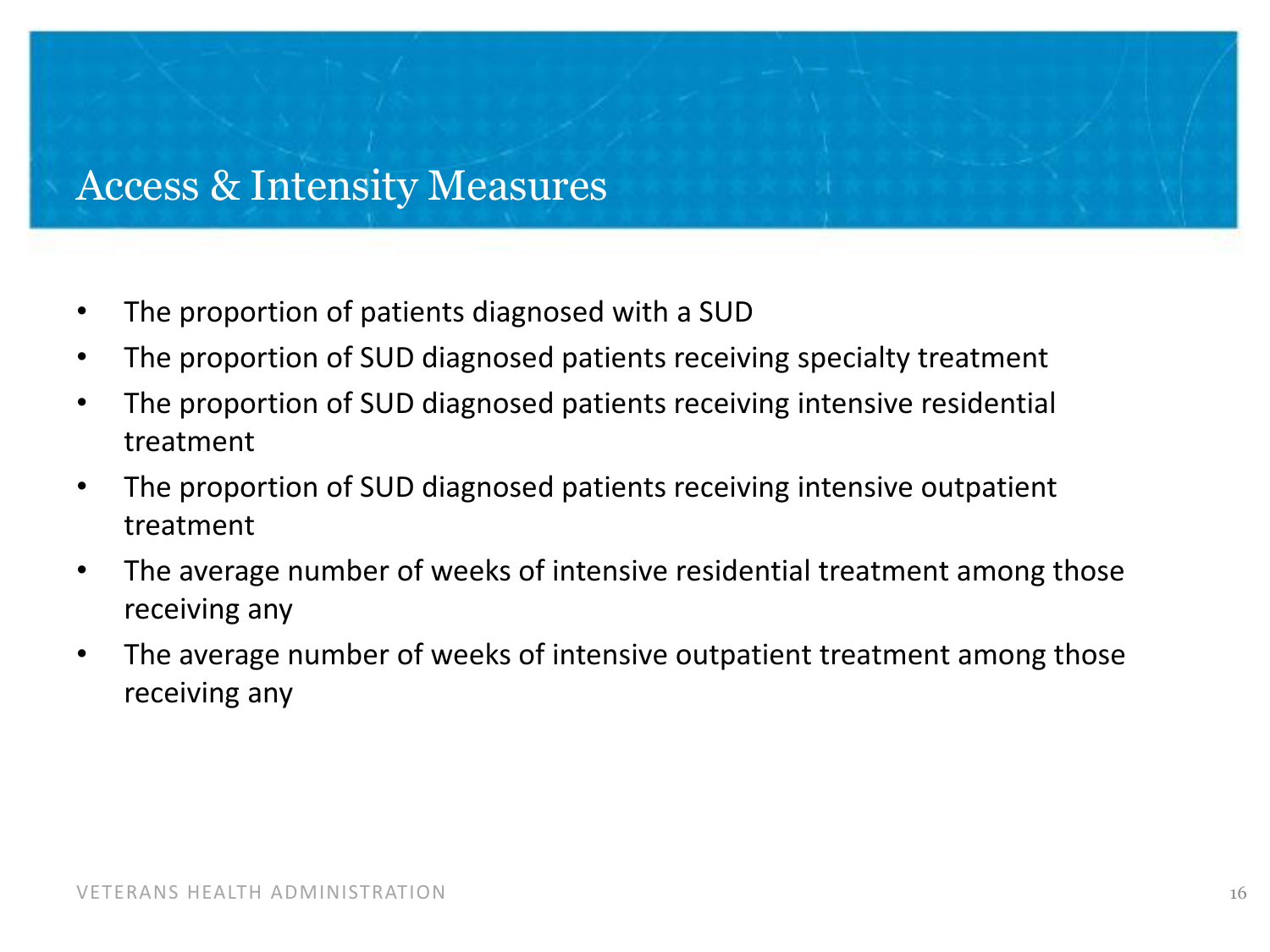## Simulation of Dedicated Funding's Relationship to Access & Intensity

 dedicated funding (~3% of total SUD treatment funding or \$74k per medical center) 2010 Simulation: Percent change in performance for a 50% increase in average

| % SUD<br>diagnosed | % receiving<br>specialty<br>treatment | % intensive<br>residential | % intensive<br>outpatient | Ave weeks<br>intensive<br>residential | <b>Ave weeks</b><br>intensive<br>outpatient |
|--------------------|---------------------------------------|----------------------------|---------------------------|---------------------------------------|---------------------------------------------|
| 0.22%              | $1.38%***$                            | $1.57\%$ <sup>*</sup>      | $4.73%***$                | $-1.27%$                              | $3.16%$ ***                                 |

- • Analysis controlled for general allocation
- • Almost all statistically significant results were in 2009-2010, consistent with flypaper findings
- Increases in dedicated funding associated with increases in access & intensity: keeping up with demand
- A necessary condition is that dedicated funding "sticks"
- Frakt et al. J Subst Abuse Treat 2015 55:58-63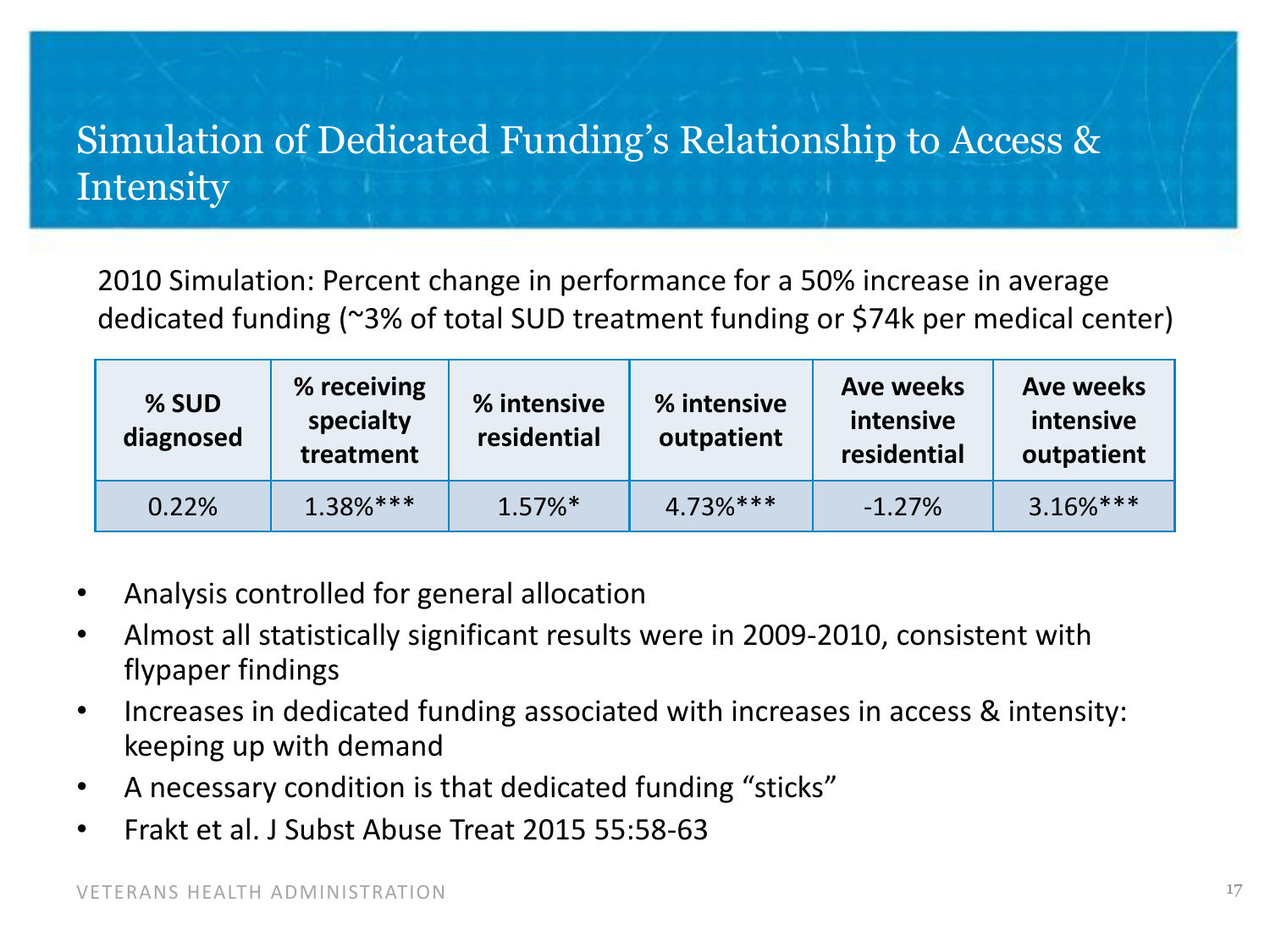## **Outline**

- Introduction to the Partnered Evidence-based Policy Resource Center (PEPReC)
- Impact of dedicated substance use disorder funding
	- On workload: Did it stick? (Frakt et al. Implementation Science 2013, 8:79)
	- On access and intensity: Did the VHA keep pace with growing demand? (Frakt et al. J Subst Abuse Treat 2015 55:58-63)
- • Validating mental health program characteristics with satisfaction measures
	- Program reach
	- Psychosocial service access
	- Program intensity
	- Treatment continuity
- Future OMHO-PEPReC collaboration
	- Risk mitigation for patients receiving VHA opioid prescriptions
	- Targeting care for patients at high risk for suicide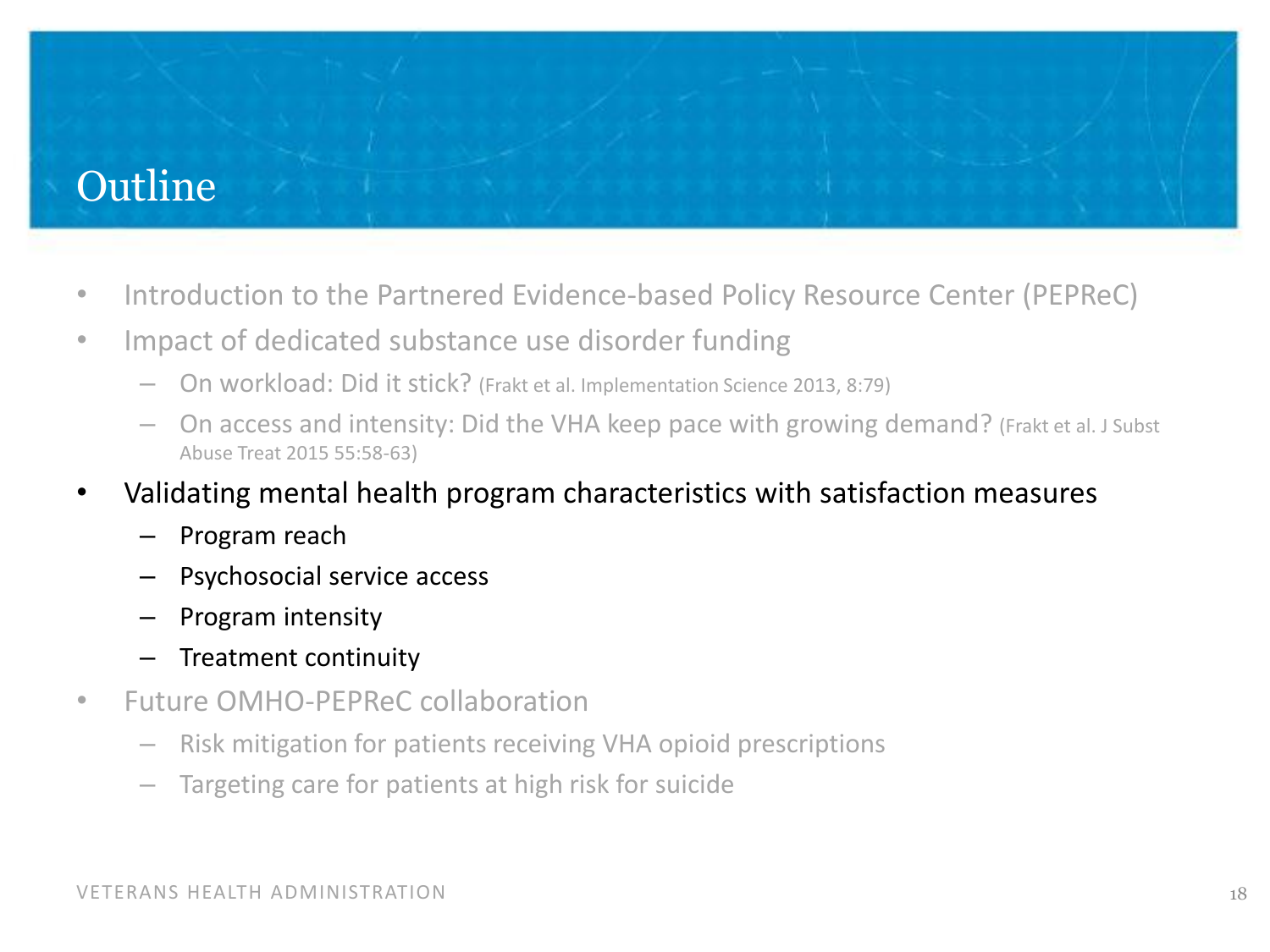## Motivation

- Individual-level satisfaction is costly to measure in real time
- OMHO measures other aspects of mental health care (e.g., access, intensity) with administrative data
- To what extent do facility-level administrative data-based program characteristics predict individual-level satisfaction?
- Satisfaction isn't directly modifiable by facilities, but access and intensity are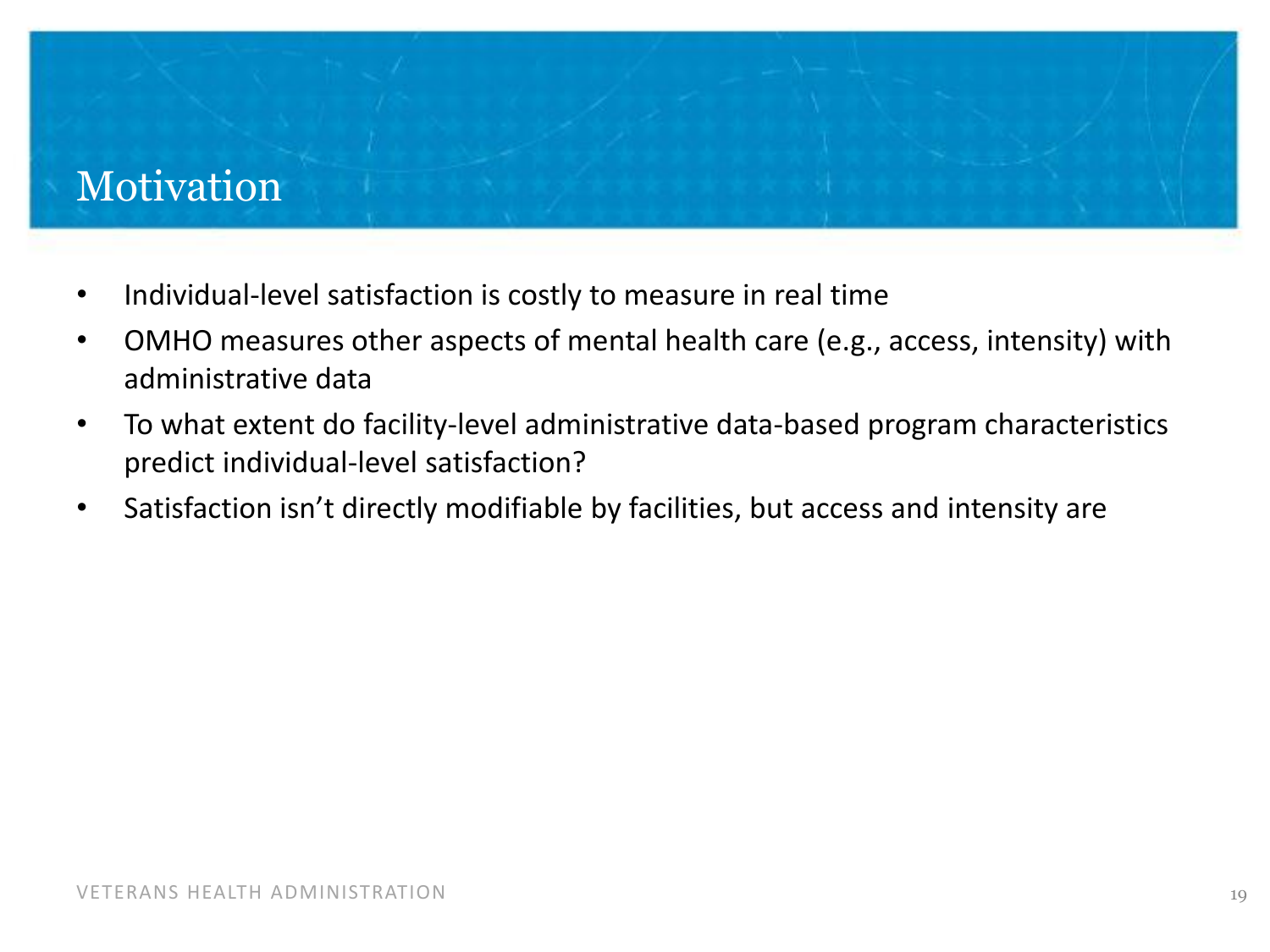#### Analytic Approach

- characteristics (MHIS, SAIL report) Combined 6 patient-level satisfaction measures with 29 mental health program
	- Satisfaction measures from Survey of Healthcare Experiences of Patients (SHEP)
	- Program characteristics from MHIS and SAIL report
- • Controlling for demographics and comorbidities, assess the correlation between performance metrics and satisfaction in 2013
- Limited to SHEP respondents who had a VHA mental health visit in the same quarter year as the visit that triggered their SHEP interview
- The point is to only examine patients with a recent VHA mental health encounter
- Sample: 6,990 patients across 165 VHA facilities
	- Due to item non-response, we did not have complete satisfaction data for all patients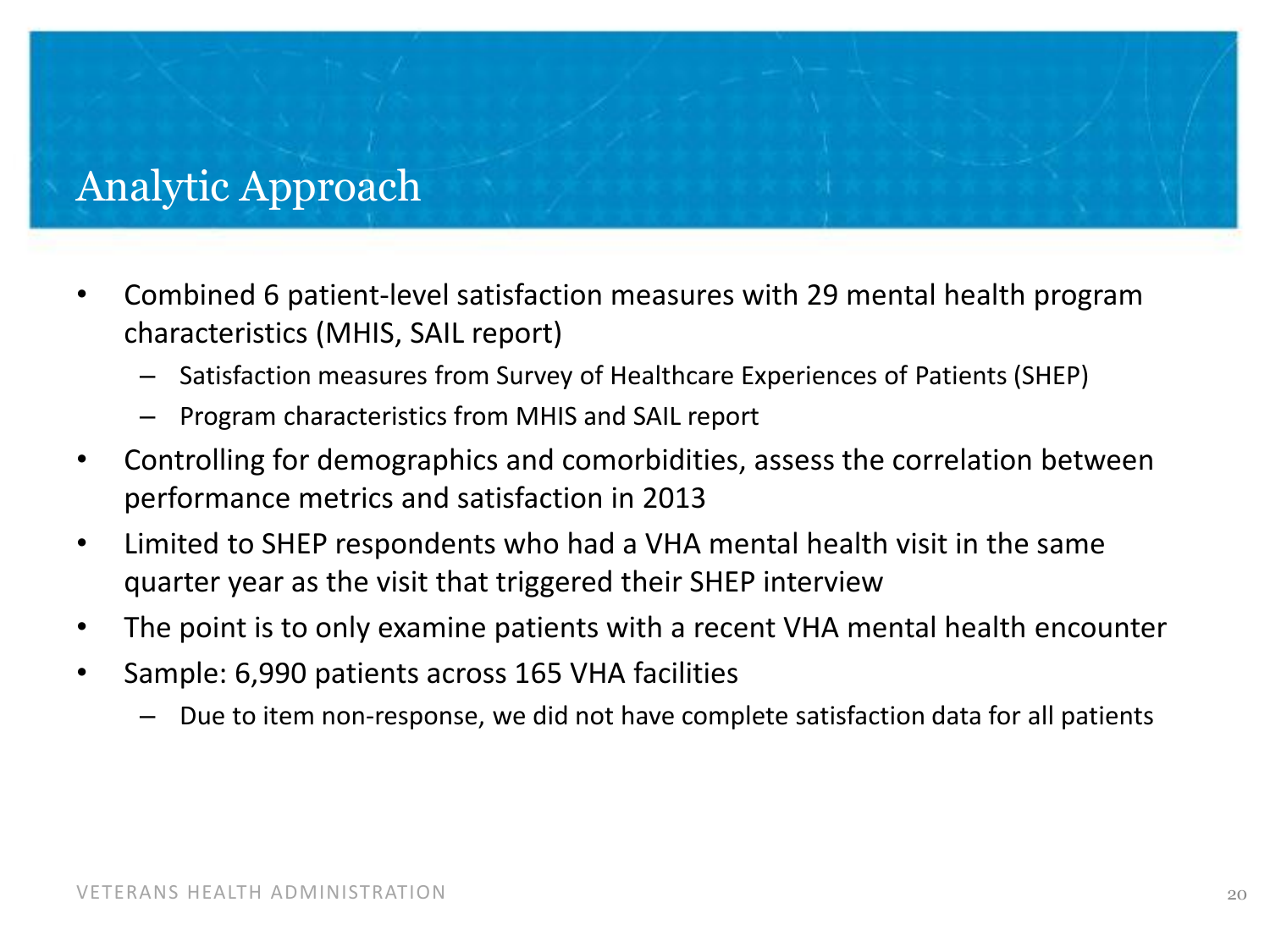### Description of Sample: Selected Characteristics

| <b>Characteristic</b> | <b>Mean</b> | <b>Characteristic</b> | <b>Mean</b> |
|-----------------------|-------------|-----------------------|-------------|
| Age                   | 62          | Psychosis             | 37%         |
| <b>Married</b>        | 55%         | Depression            | 48%         |
| Female                | 8%          | Hypertension          | 62%         |
| <b>Black</b>          | 12%         | <b>Diabetes</b>       | 38%         |
| Alcohol use disorder  | 17%         | Obesity               | 24%         |
| Drug use disorder     | 9%          |                       |             |

 $N = 6,990$  patients

- Very high substance use and mental health disorders due to sample selection
- among SUD and MH patients High rates of comorbidities, reflecting increased prevalence of health conditions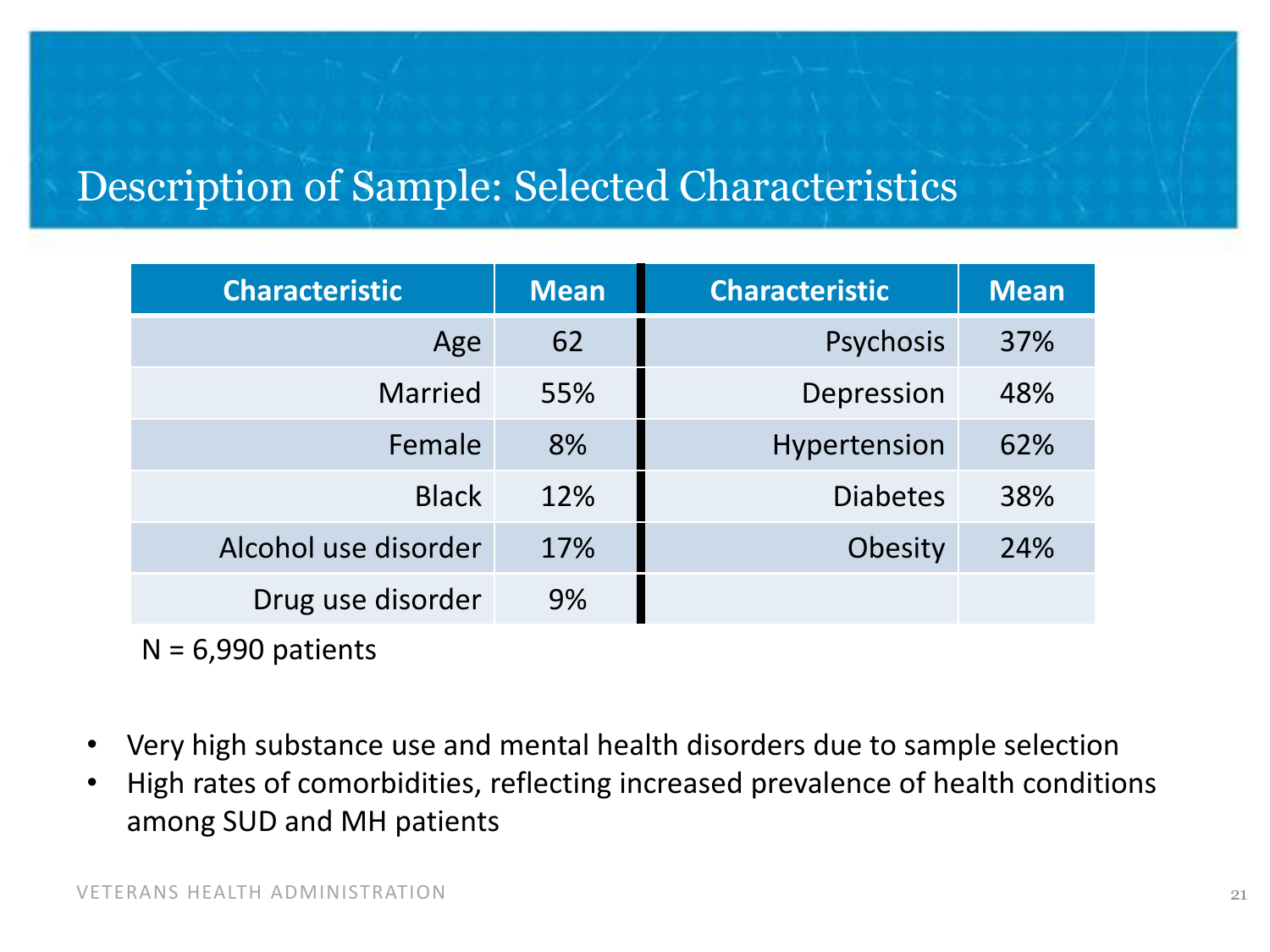#### Satisfaction Measures

- • Following Prentice et al. American Journal of Medical Quality 29(3):227-35
- Access satisfaction: In the last 12 months, did you ...

| get needed care right away?                  | "always" or "usually," | $\rightarrow$ 1 |
|----------------------------------------------|------------------------|-----------------|
| often get appointment as soon as you needed? |                        |                 |
| find it easy to get needed care?             | "sometimes" or "never" | $\rightarrow 0$ |

Encounter satisfaction: Rate your VHA (0-7 or 10 point scales) ...

| health care in last 12 months      | 2 most satisfied categories $\rightarrow$ 1 |                 |
|------------------------------------|---------------------------------------------|-----------------|
| doctor or nurse                    |                                             |                 |
| overall experience of recent visit | other categories                            | $\rightarrow 0$ |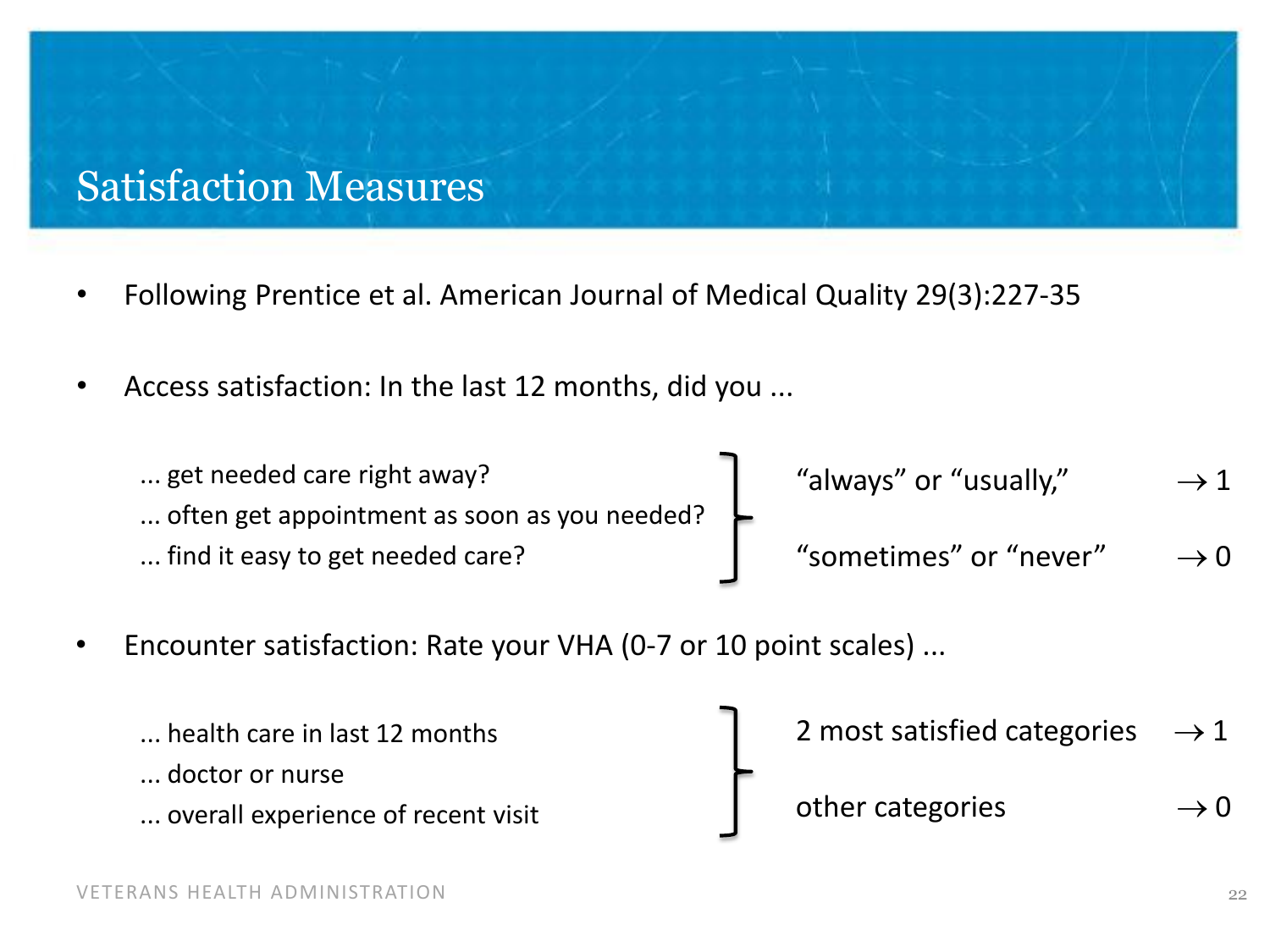### Rates of Access and Encounter Satisfaction

| <b>Access Satisfaction</b>               | <b>Mean</b> | <b>Encounter Satisfaction</b>      | <b>Mean</b> |
|------------------------------------------|-------------|------------------------------------|-------------|
| get needed care right away?              | 76%         | health care in last 12 months      | 53%         |
| often get appointment as soon as needed? | 76%         | doctor or nurse                    | 66%         |
| find it easy to get needed care?         | 78%         | overall experience of recent visit | 47%         |

 $N \in [3546, 6990]$ , depending on measure

• Access satisfaction higher than encounter satisfaction, though possibly an artifact of dichotomization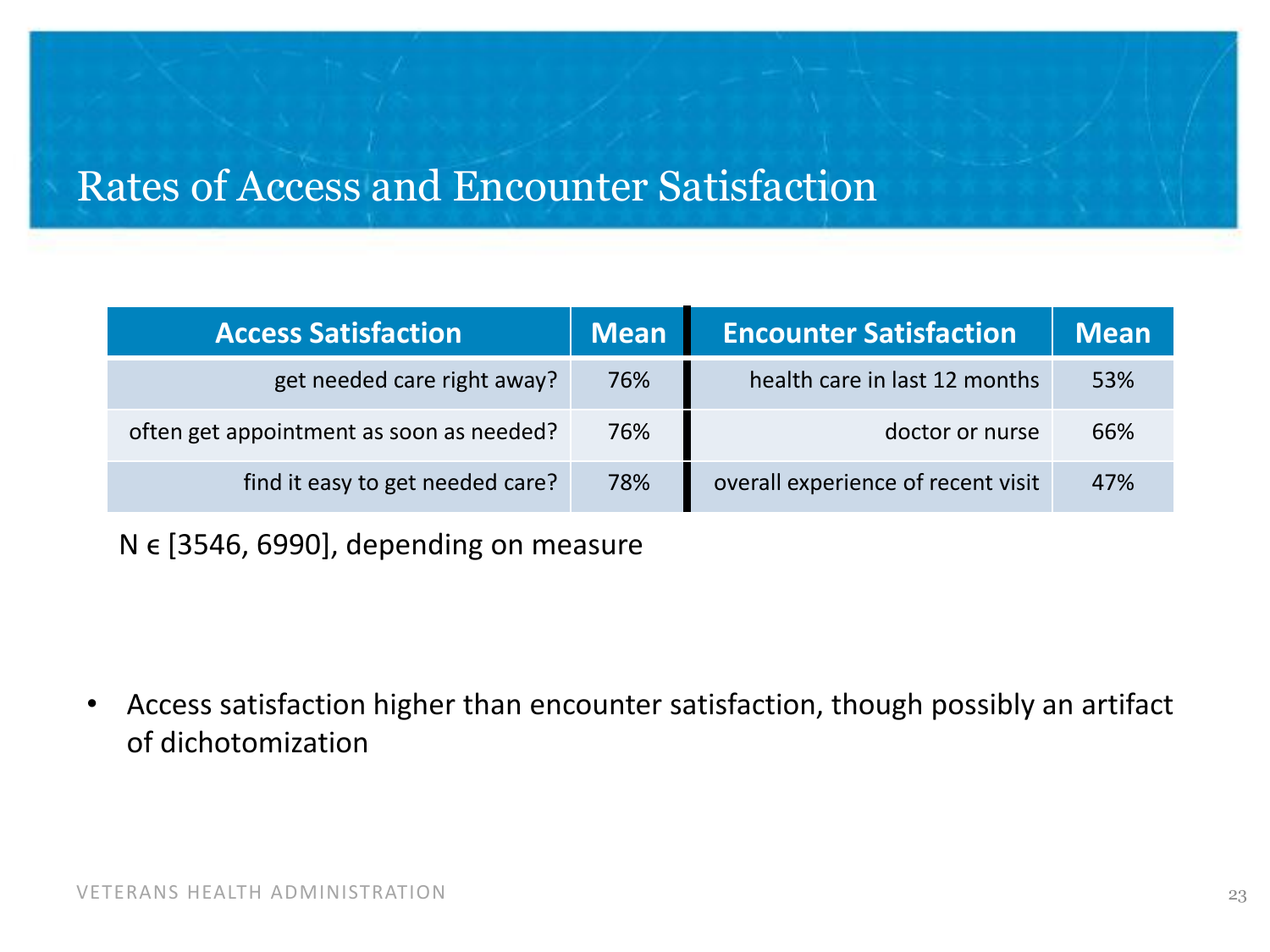#### Program Characteristics: Four Domains

- 1. Program reach
	- e.g., proportion of patients receiving mental health care
- 2. Psychosocial service access
	- e.g., proportion of patients initiating psychosocial treatment or psychotherapy
- 3. Program intensity
	- e.g., number of encounters per year
- 4. Treatment continuity
	- e.g., proportion of discharged patients with follow-up within seven days
- Within each domain we examined five or more measures program characteristics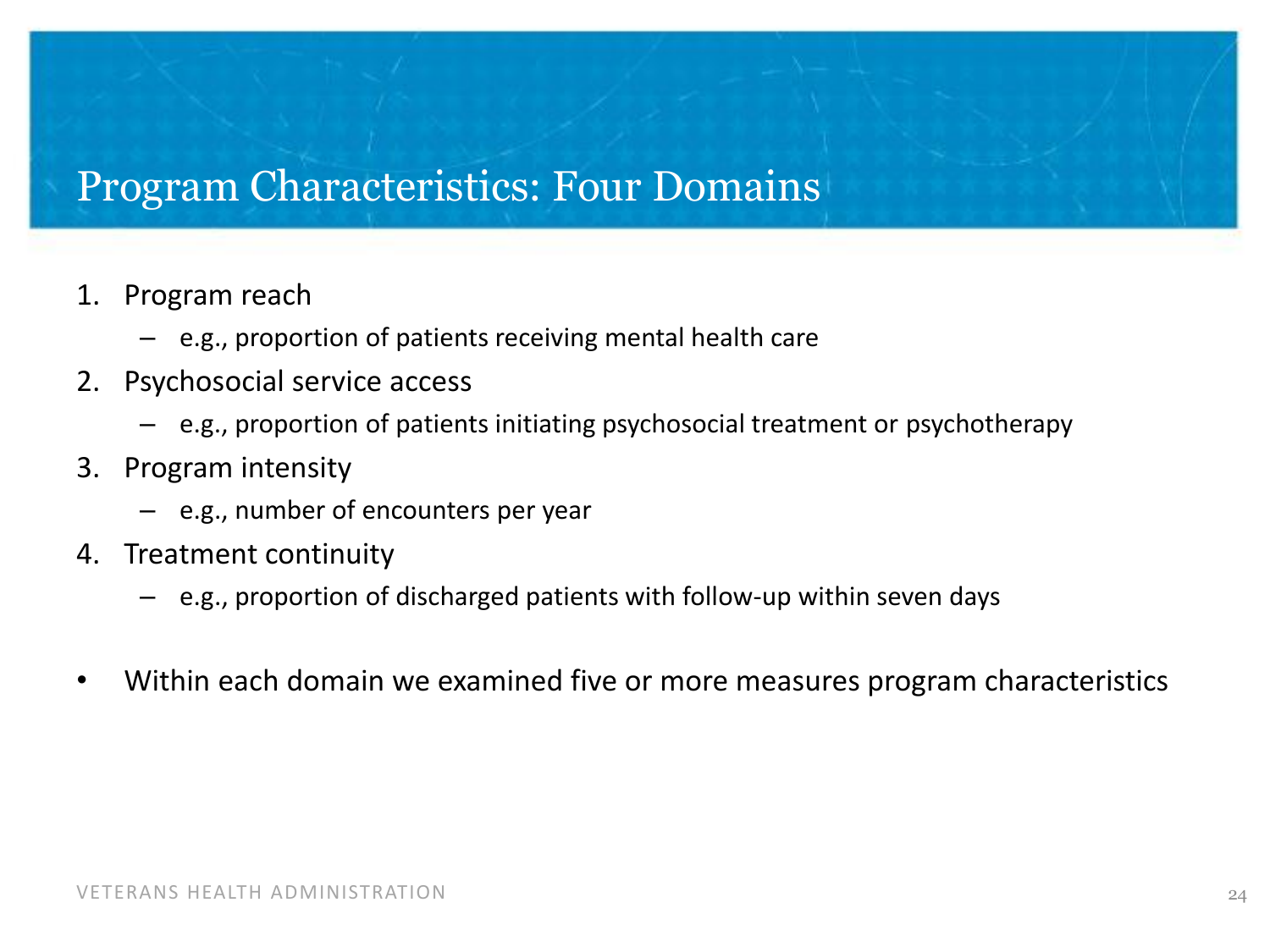## Means of Selected Program Characteristics (from 29)

#### Program reach

| % of veterans service-connected for MH that reside in the facility catchment area that received VHA MH care $ $ | 51% |
|-----------------------------------------------------------------------------------------------------------------|-----|
| % homeless VHA patients receiving any mental health care (does not count those who don't access VHA)            | 89% |

#### Psychosocial service access

| % SMI patients initiating psychosocial treatment or psychotherapy |                                          | 61% |
|-------------------------------------------------------------------|------------------------------------------|-----|
|                                                                   | % PTSD patients initiating psychotherapy | 59% |

#### Program intensity

| Number of mental health encounters per VHA patient    |       |
|-------------------------------------------------------|-------|
| Number of mental health encounters per patient w/ any | 11.87 |

#### Treatment continuity

| % SMI patients w/ 8 psychotherapy or psychosocial treatment visits in 14 weeks |     |
|--------------------------------------------------------------------------------|-----|
| % PTSD patients with 8 visits for PTSD psychotherapy in 14 weeks               | 14% |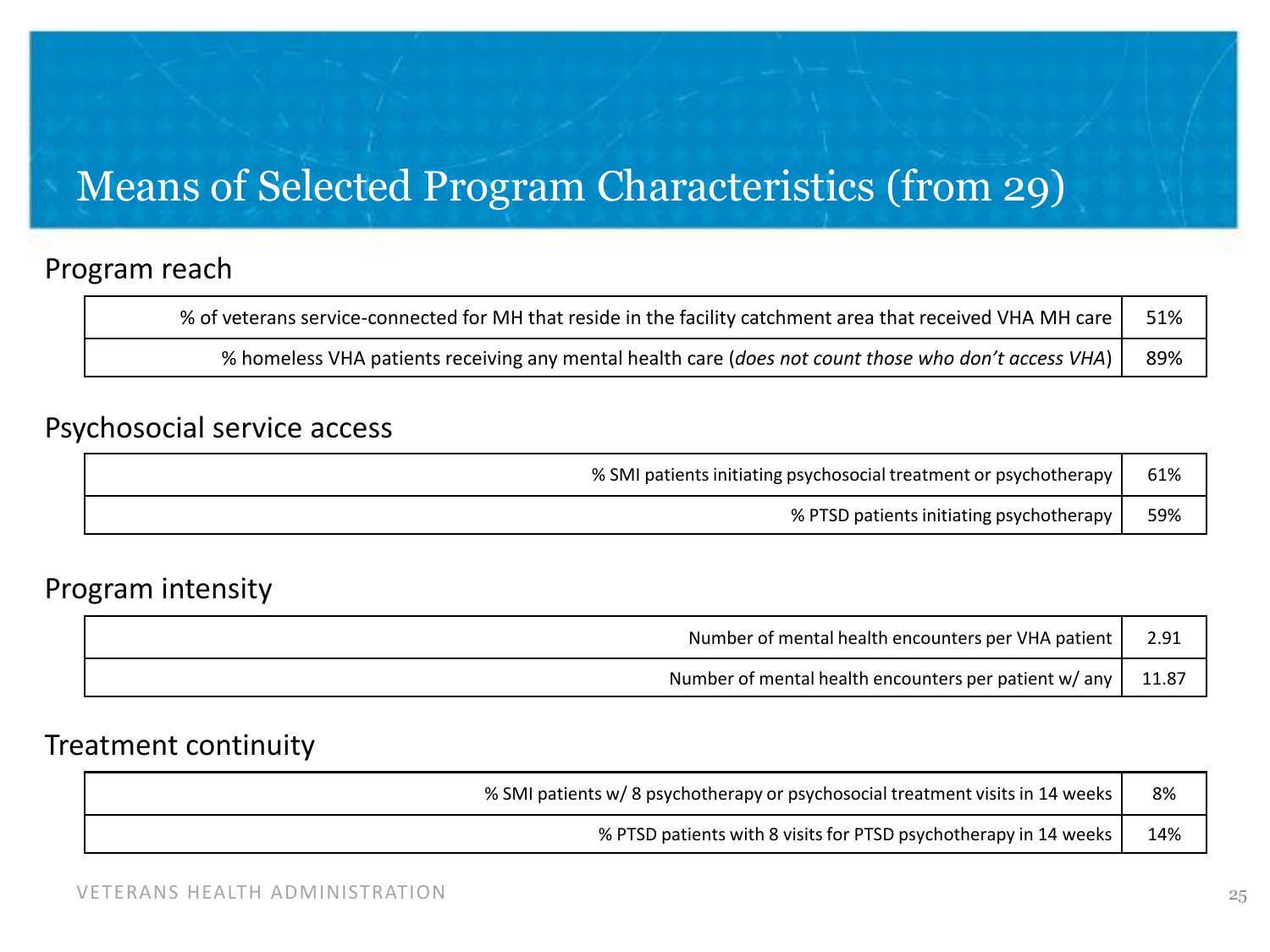#### Results

- • Controlling for demographics and comorbidities, assess the correlation between performance metrics and satisfaction
- Report number of statistically significant ( $p < 0.05$ ) positive and negative coefficients, within access and encounter satisfaction domains
	- $-$  3 measures in each of these two domains
- • Group results by program characteristic domain
	- 5 or more measures in each of four domains
- There are a lot of results!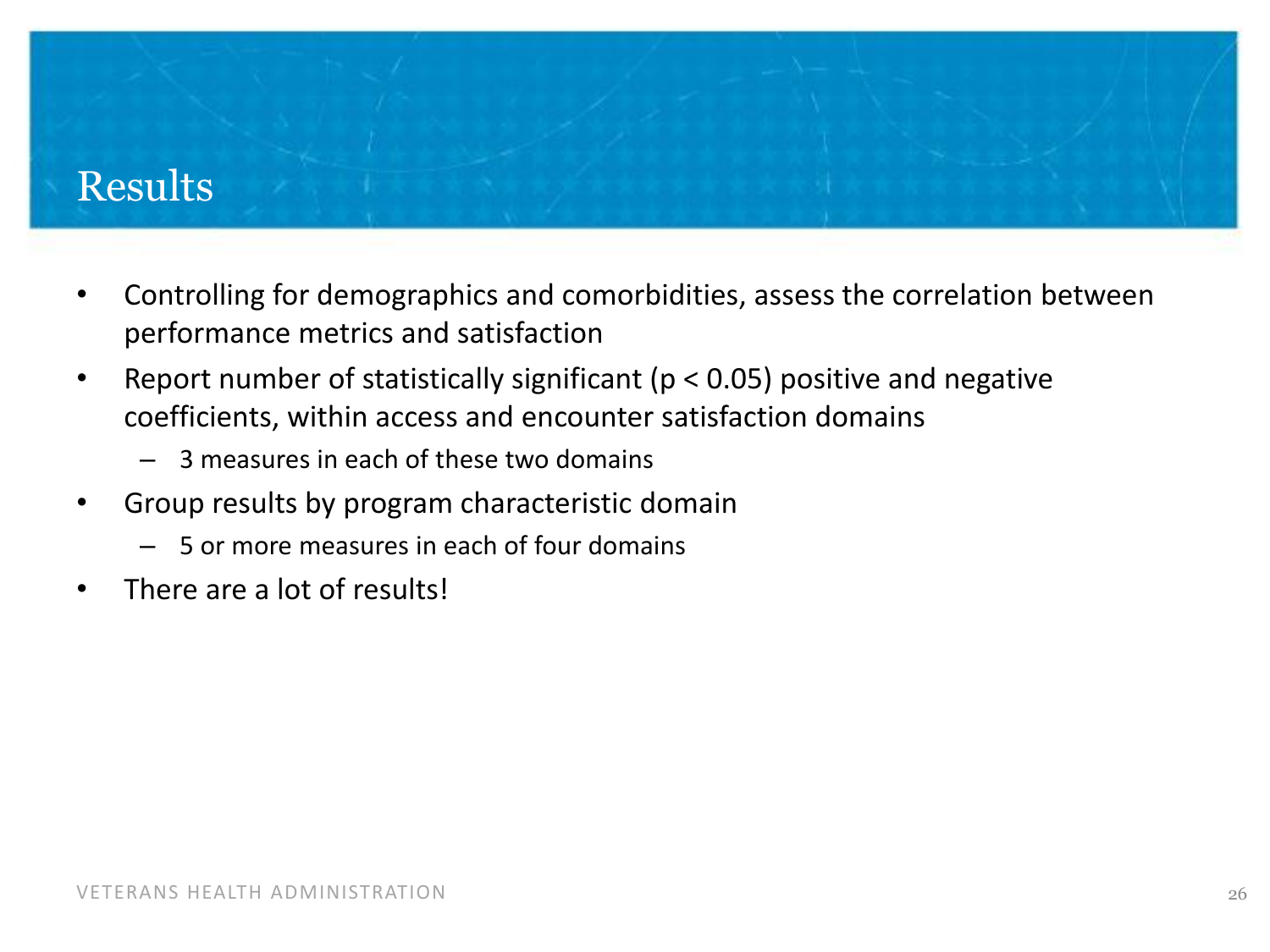### Results: Program Reach

| Program reach                                                                | Number of coefficients, p<0.05 |              |
|------------------------------------------------------------------------------|--------------------------------|--------------|
|                                                                              |                                |              |
|                                                                              | <b>Access</b>                  | Encounter    |
| Characteristic                                                               | Satisfaction                   | Satisfaction |
|                                                                              | $+$   $\cdot$                  | $+$          |
| % of veterans service-connected for a mental health condition that reside in | 2   0                          | 2   0        |
| the facility catchment area that received VHA mental health care             |                                |              |
| % SMI patients w/ transitional work visits <sup>(a)</sup>                    | $2 \mid 0$                     | 2   0        |
| % SMI patients that receive supportive employment visits <sup>(a)</sup>      | 0 0                            | 0   0        |
| % homeless VHA patients receiving any mental health care                     | 0 <sub>10</sub>                | 0   0        |
| % PTSD patients that receive specialty outpatient care for PTSD              | 0 1                            | 0   0        |
| % SUD patients initiating intensive SUD treatment in a specialty setting     | 0   0                          | 0   0        |
| % SMI patients that receive MH intensive case management for psychosis       | $0 \mid 3$                     | 0   0        |
|                                                                              |                                |              |

- Broad measures of program reach positively associated with satisfaction
- Sicker patients report less satisfaction, consistent with prior work
	- Reflects condition, not care
	- Justify characteristic on other grounds. E.g., case mngment improves clinical outcomes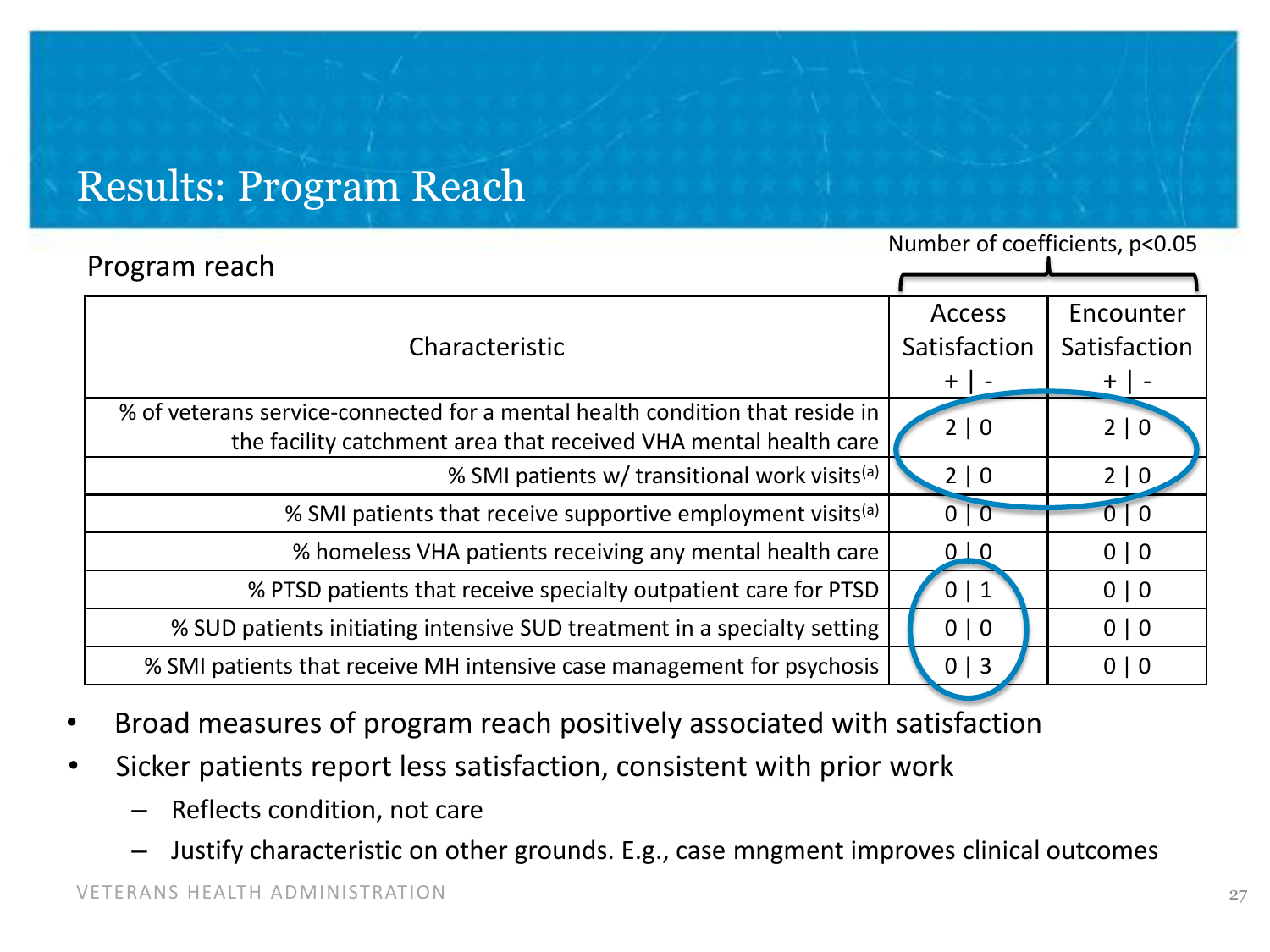## Results: Psychosocial Service Access

#### Psychosocial service access

| Characteristic                                                              | <b>Access</b><br>Satisfaction | Encounter<br>Satisfaction |
|-----------------------------------------------------------------------------|-------------------------------|---------------------------|
|                                                                             | +                             |                           |
| % SMI patients initiating psychosocial treatment or psychotherapy           | $U \mid L$                    | 0   0                     |
| % PTSD patients initiating psychotherapy                                    | $0 \mid 2$                    | 0   0                     |
| % SUD patients initiating psychosocial tmnt or psychotherapy in any setting | 0   0                         | 1   0                     |
| % patients with depression initiating psychotherapy                         | 0 0                           | 0   0                     |

- Category with the fewest statistically significant associations between program characteristics and satisfaction measures
- Some of these groups may be small: underpowered?
- Negative associations could reflect challenges conditions (SMI, PTSD) at initiation
- Seeing more of these patients increases competition for visits, decreasing satisfaction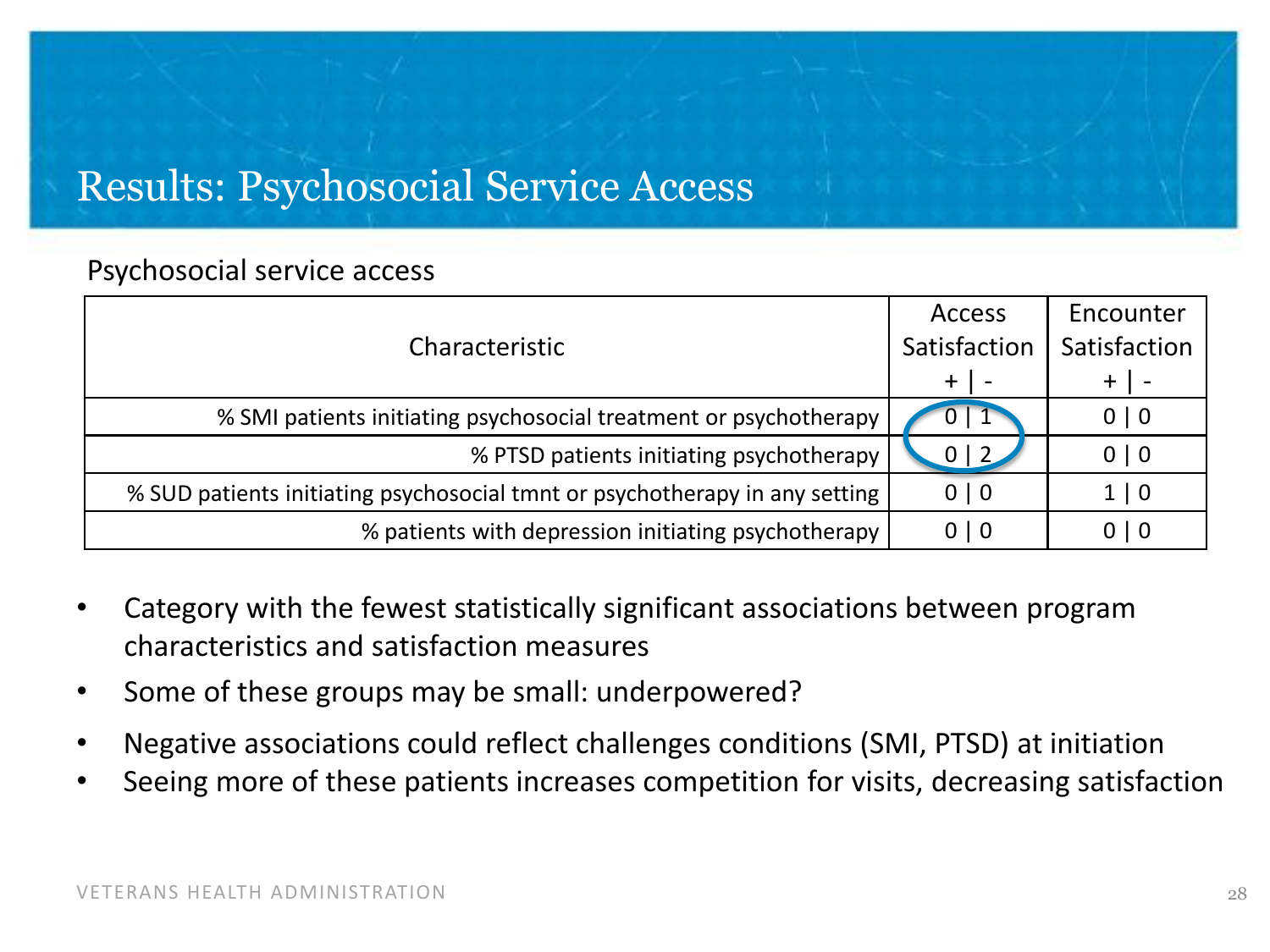#### Results: Program Intensity

#### Program intensity

| Characteristic                                                          | <b>Access</b><br>Satisfaction | Encounter<br>Satisfaction |
|-------------------------------------------------------------------------|-------------------------------|---------------------------|
|                                                                         | $+$ $\overline{\phantom{a}}$  | $+$                       |
| Number of mental health encounters per VHA patient                      | 0   0                         | 0 0                       |
| Number of mental health encounters per patient w/ any                   | 3 0                           | 3 0                       |
| Num encounters at psychosocial rehab & recovery centers per VHA patient | 0 <sup>1</sup>                | 0 <sup>1</sup>            |
| Number of MH encounters per homeless veteran w/ any                     | $\vert 0$                     | 3 0                       |
| Weeks intensive outpatient SUD treatment per patient w/ any             | 1 0                           | $1 \mid 0$                |
| Number of transitional work visits(a) per patient w/ any                | 0   0                         | 0   0                     |
| Number of supportive employment visits(b) per patient w/ any            | 1 0                           | 0   0                     |

- In all but one case, associations are positive or not statistically significant
- Contrast the top two: per VHA patient vs. per patient with any (more focused)
- Likely correlation across measures. Useful when considering incentives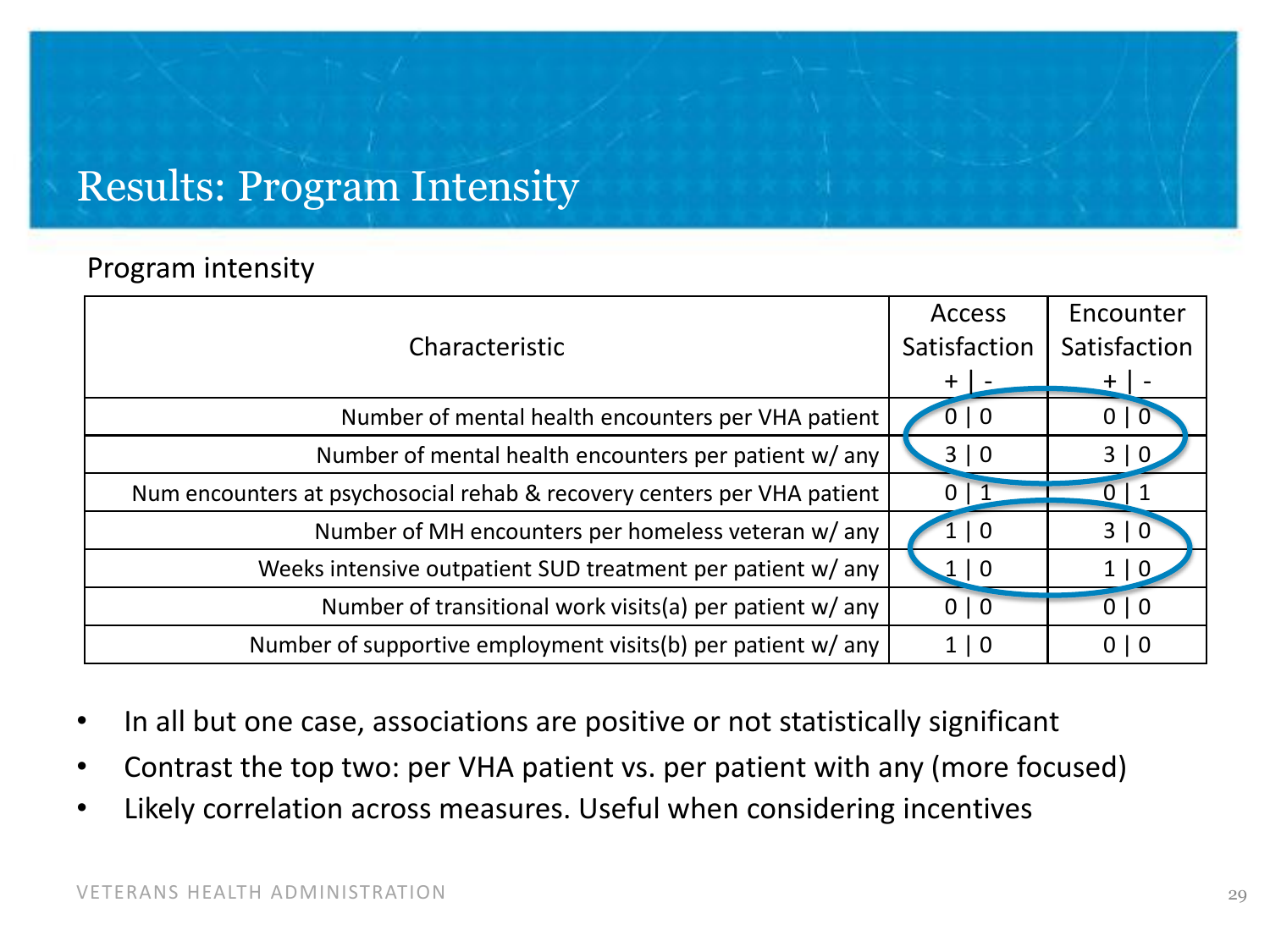## Results: Treatment Continuity

#### Treatment continuity

|                                                                           | <b>Access</b> | Encounter    |
|---------------------------------------------------------------------------|---------------|--------------|
| Characteristic                                                            | Satisfaction  | Satisfaction |
|                                                                           | $+$   -       | $+$          |
| Num outpt visits in 6 mnths post residential MH discharge                 | $2 \mid 0$    | $2 \mid 0$   |
| Num outpt visits in 6 months post inpatient MH discharge                  | 2 0           | 1 0          |
| % patients with 7 day follow-up after residential discharge               | 0   0         | 0   0        |
| % w/ MH outpt visit in year who went 6 months without a 2nd visit         | $0 \mid 3$    | $0 \mid 3$   |
| % SMI patients w/ 8 psychotherapy or psychosocial tmnt visits in 14 weeks | 3 0           | 3   0        |
| % PTSD patients with 8 visits for PTSD psychotherapy in 14 weeks          | 3 0           | 3   0        |
| % inpatient detox with outpatient follow-up within 7 days                 | 3 0           | 2 0          |
| % outpatient detox patients with outpatient follow-up within 7 days       | 0   0         | 0   0        |
| % SUD patients w/ 8 SUD psychotherapy or psychosocial tmnts in 14 weeks   | 0   0         | 0   0        |
| % depression patients with 8 psychotherapy visits in 14 weeks             | 3 0           | 3 0          |

• Across the four domains, continuity is the most strongly associated with satisfaction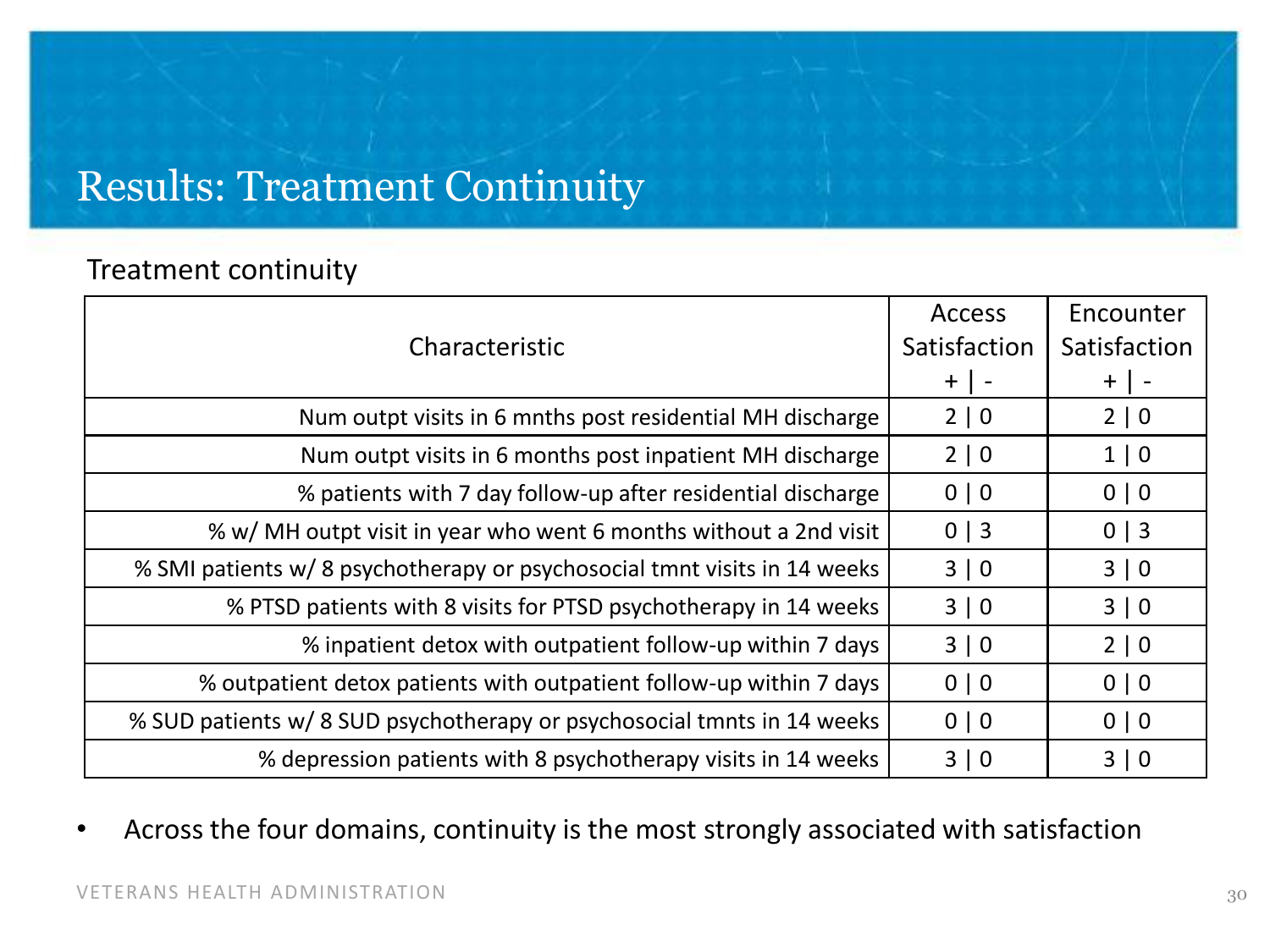#### Discussion

- Access satisfaction greater than encounter satisfaction
- • Broad measures of program reach and intensity positively associated with both kinds of satisfaction, more so than those focused on narrow populations
	- Reflects conditions?
	- Reflects small sample size?
- • No measure of access to psychosocial services and nearly all measures of continuity are positively associated with both kinds of satisfaction
	- Should not conclude that psychosocial services are not valuable
	- Efforts to expand them may reduce satisfaction measures
	- lead to greater engagement with care Causality may run in both directions for continuity and satisfaction: more satisfied may
- Measures not associated with satisfaction should be justified on other grounds
- Number of MH encounters per patient doesn't have strong justification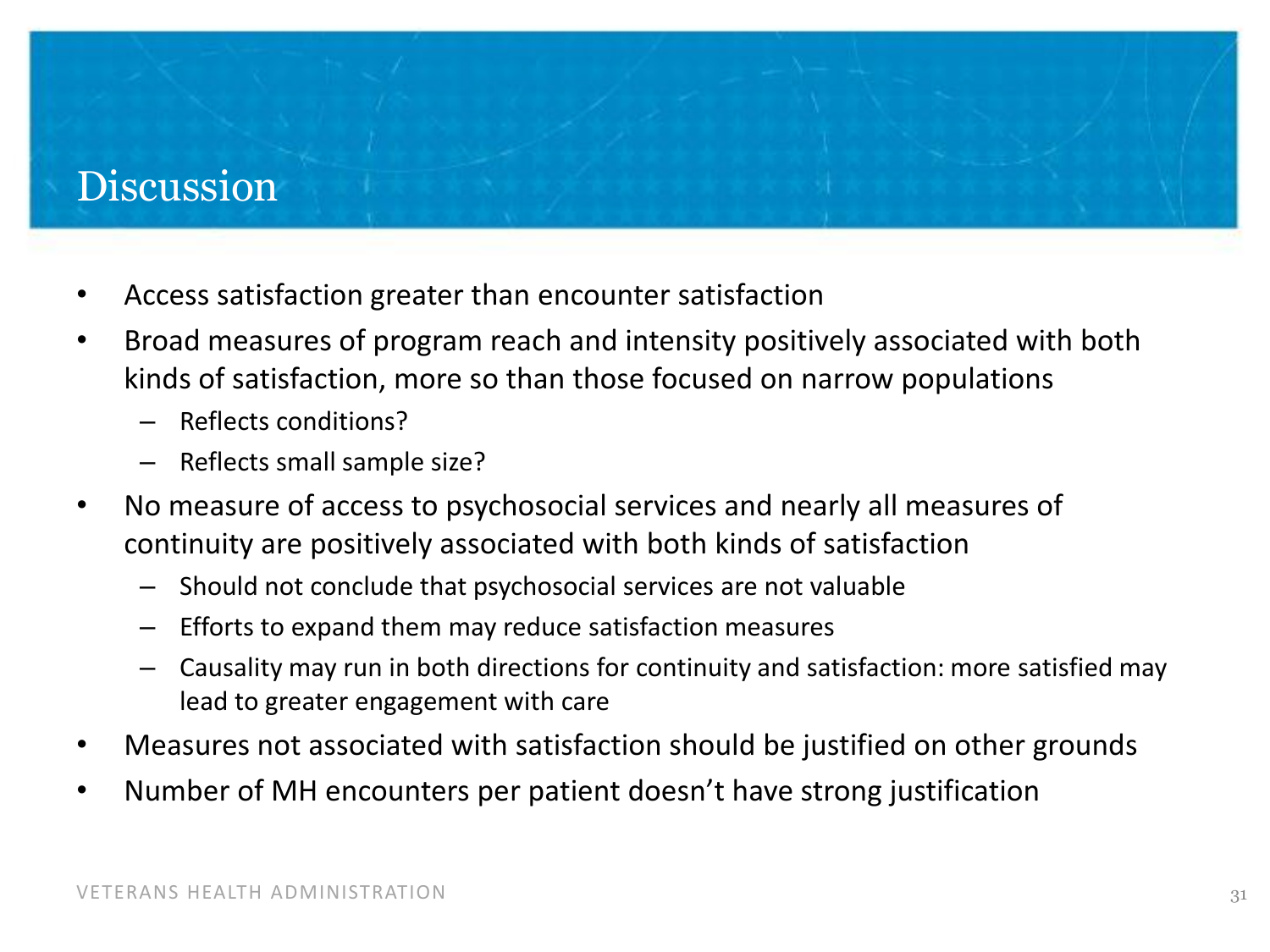## Outline

- Introduction to the Partnered Evidence-based Policy Resource Center (PEPReC)
- Impact of dedicated substance use disorder funding
	- On workload: Did it stick? (Frakt et al. Implementation Science 2013, 8:79)
	- On access and intensity: Did the VHA keep pace with growing demand? (Frakt et al. J Subst Abuse Treat 2015 55:58-63)
- • Validating mental health program characteristics with satisfaction measures
	- – Program reach
	- Psychosocial service access
	- Program intensity
	- Treatment continuity
- Future OMHO-PEPReC collaboration: HSR&D-funded SDRs for randomized evaluations
	- Risk mitigation for patients receiving VHA opioid prescriptions
	- $-$  Targeting care for patients at high risk for suicide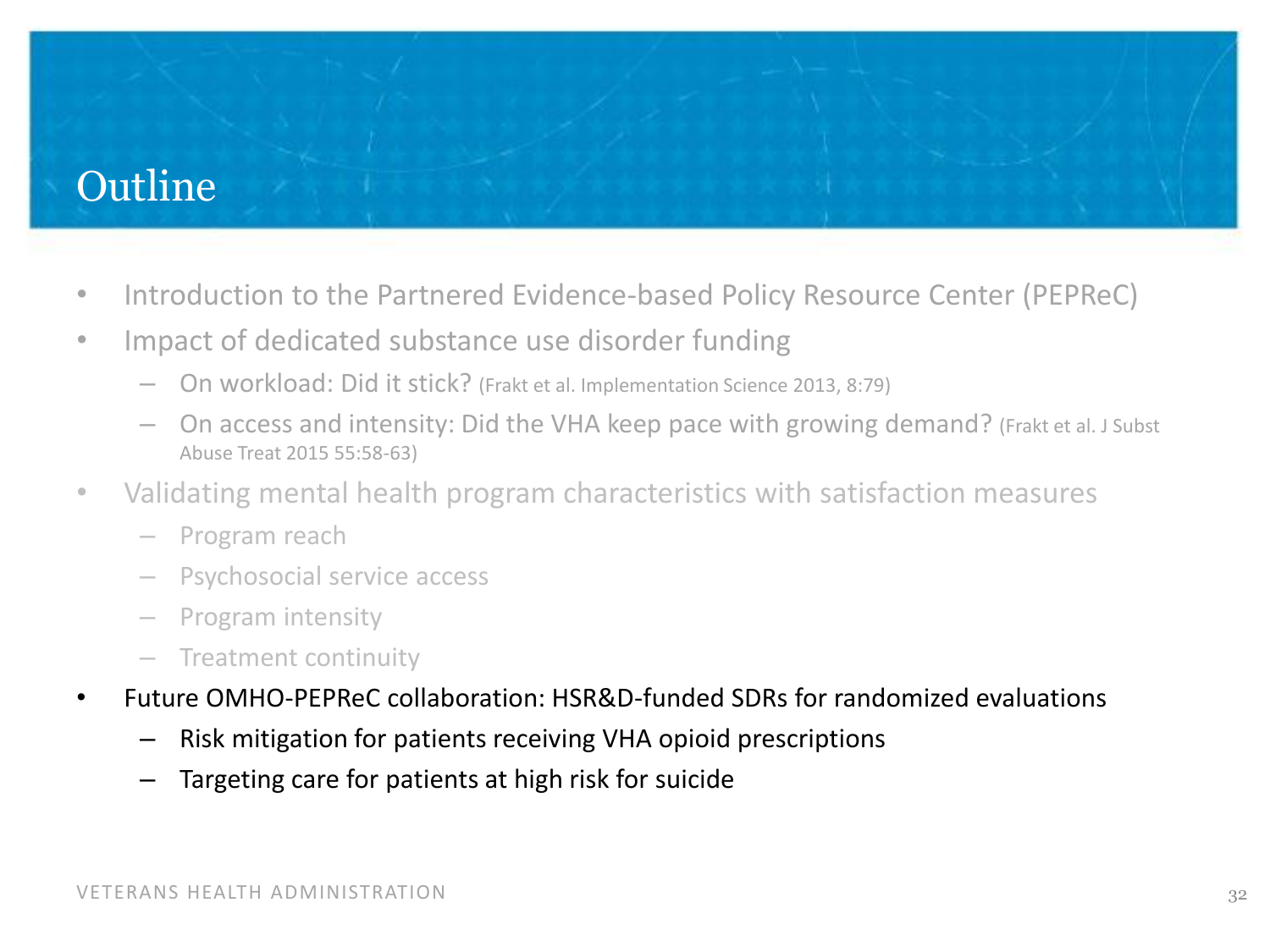## Targeted Risk Mitigation For Patients Receiving VA Opioid Rx

- The Stratification Tool for Opioid Risk Mitigation (STORM) estimates risk of adverse behavioral outcomes, overdoses and accidents for patients who received VA opioid prescriptions
- • Facilities would be randomized to
	- 1. STORM availability alone
	- 2. STORM plus process for review and management of very high risk patients, or
	- 3. STORM plus process for review and management of very high and high risk patients
- Outcomes: suicide-related events, overdoses, and accidents
- PEPReC is working with OMHO to support development process for policy to accompany STORM and specify review and management practices
- An SDR consideration in process to partner with PEPReC for additional data collection and analysis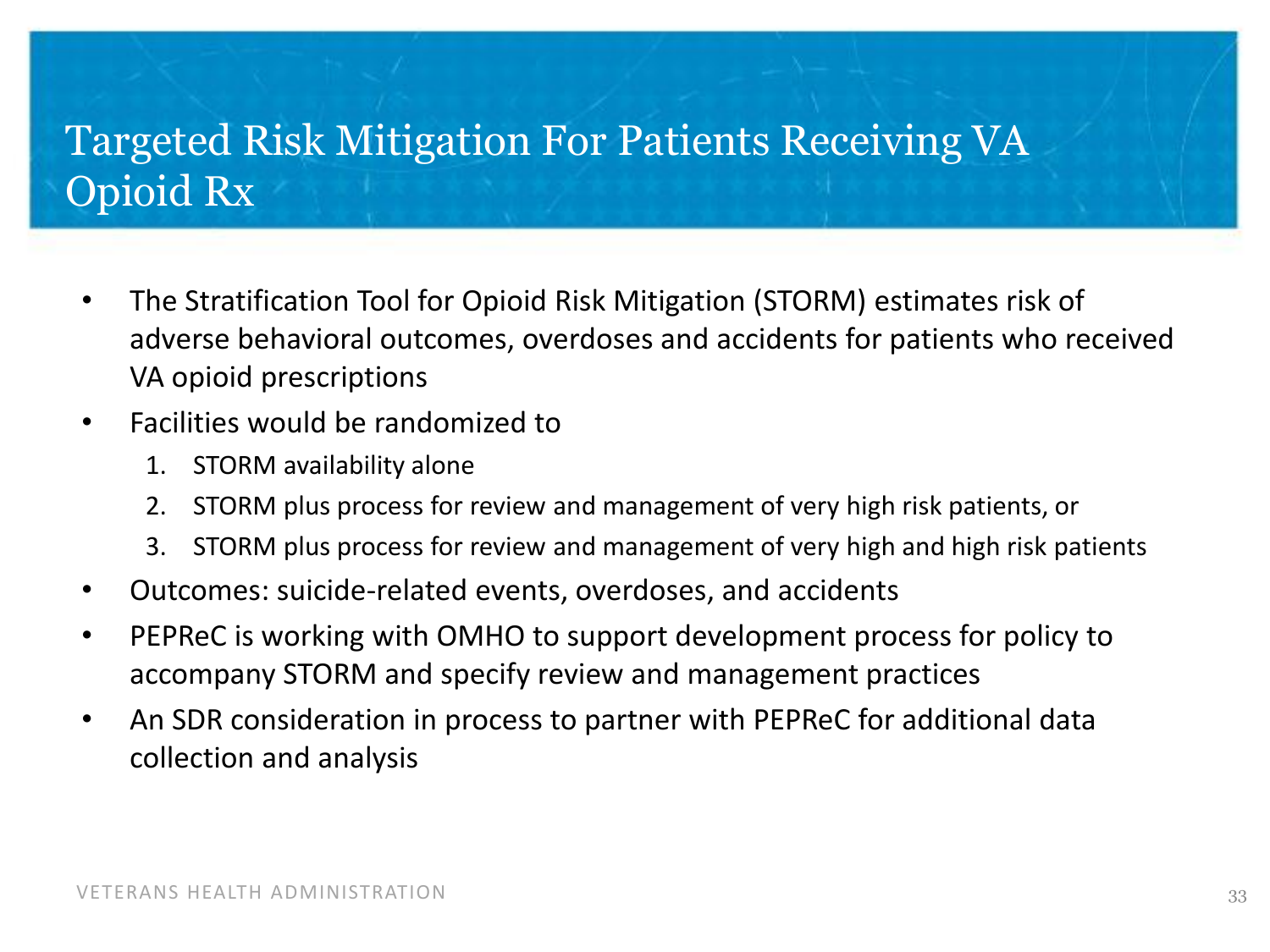## Targeting Care For Patients Identified Through Predictive Modeling As Being At High Risk For Suicide

- Suicide risk stratification tool to be made available on a dashboard
- For 0.1% highest predicted risk patients:
	- 30-40 fold increase in suicide risk over next 3 months
	- 16 fold increase one year
- Potential to randomize facilities to different means of follow-up for such patients
- Further design and policy details are ongoing
- Partnership with PEPReC via SDR in process